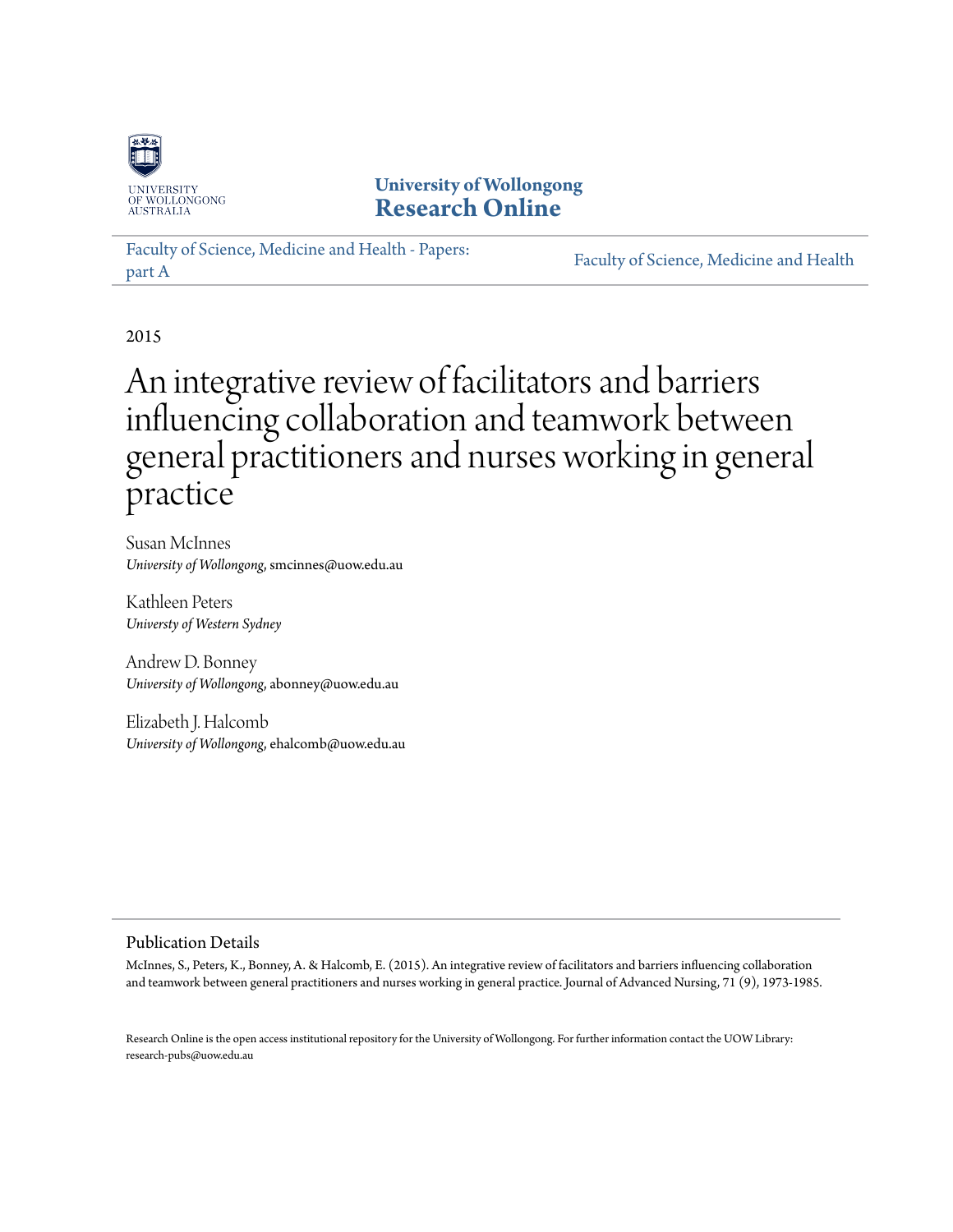An integrative review of facilitators and barriers influencing collaboration and teamwork between general practitioners and nurses working in general practice

#### **Abstract**

**Aim** To identify facilitators and barriers influencing collaboration and teamwork between general practitioners and nurses working in general (family) practice. **Background** Internationally, a shortage of doctors entering and remaining in general practice and an increasing burden of chronic disease has diversified the nurse's role in this setting. Despite a well-established general practice nursing workforce, little attention has been paid to the ways doctors and nurses collaborate in this setting. **Design** Integrative literature review. **Data sources** CINAHL, Scopus, Web of Life, Cochrane Library, Joanna Briggs Institute Library of Systematic Reviews and Trove (dissertation and theses) were searched for papers published between 2000 and May 2014. **Review methods** This review was informed by the approach of Whittemore and Knafl (2005). All included papers were assessed for methodological quality. Findings were extracted, critically examined and grouped into themes. **Results** Eleven papers met the inclusion criteria. Thematic analysis revealed three themes common to the facilitators of and barriers to collaboration and teamwork between GPs in general practice: (1) roles and responsibilities; (2) respect, trust and communication; and (3) hierarchy, education and liability. **Conclusion** This integrative review has provided insight into issues around role definition, communication and organizational constraints which influence the way nurses and general practitioners collaborate in a team environment. Future research should investigate in more detail the ways doctors and nurses work together in general practice and the impact of collaboration on nursing leadership and staff retention.

#### **Disciplines**

Medicine and Health Sciences | Social and Behavioral Sciences

#### **Publication Details**

McInnes, S., Peters, K., Bonney, A. & Halcomb, E. (2015). An integrative review of facilitators and barriers influencing collaboration and teamwork between general practitioners and nurses working in general practice. Journal of Advanced Nursing, 71 (9), 1973-1985.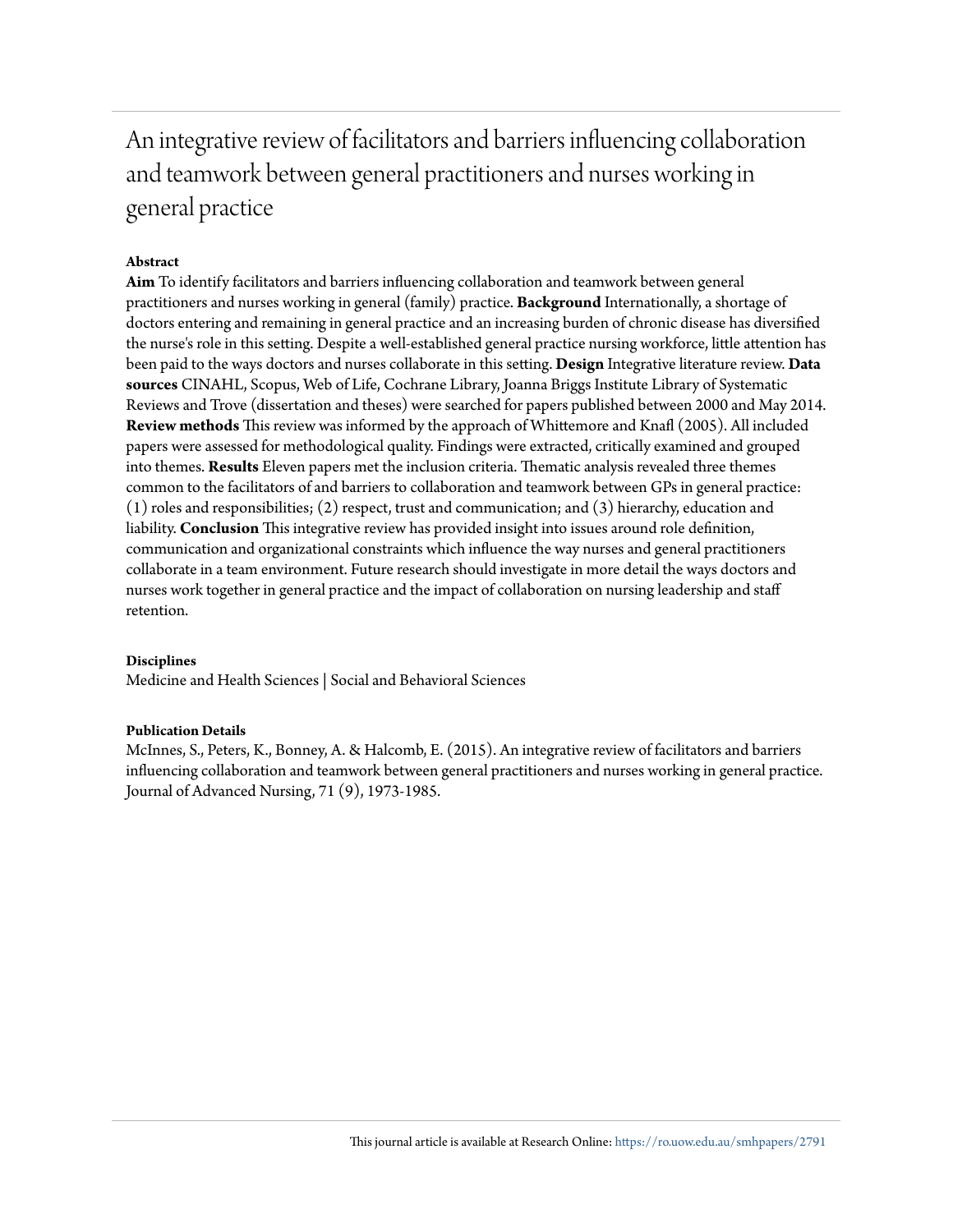**An integrative review of facilitators and barriers influencing collaboration and teamwork between general practitioners and nurses working in general practice**

## **Susan MCINNES RN**

PhD Candidate School of Nursing University of Wollongong Northfields Ave Wollongong NSW 2522 P: +61 2 4221 3784 | F: +61 2 4221 3137 | E: [sm341@uowmail.edu.au](mailto:sm341@uowmail.edu.au)

## **Associate Professor Kath PETERS PhD RN**

Deputy Director of Postgraduate Studies School of Nursing & Midwifery University of Western Sydney Goldsmith Ave Campbelltown NSW 2560 P: +61 2 4620 3567| F: +61 2 4221 3137 | E: [k.peters@uws.edu.au](mailto:k.peters@uws.edu.au)

## **Professor Andrew BONNEY MBBS PhD FRACGP**

Roberta Williams Chair of General Practice School of Medicine University of Wollongong Northfields Ave Wollongong NSW 2522 P: +61 2 4221 5471 | E: [abonney@uow.edu.au](mailto:abonney@uow.edu.au)

## **Professor Elizabeth HALCOMB PhD FACN RN**

Professor of Primary Health Care Nursing School of Nursing University of Wollongong Northfields Ave Wollongong NSW 2522 P: +61 2 4221 3784 | F: +61 2 4221 3137 | E: [ehalcomb@uow.edu.au](mailto:ehalcomb@uow.edu.au)

Corresponding author: **Susan MCINNES RN** PhD Candidate School of Nursing & Midwifery University of Wollongong Northfields Ave Wollongong NSW 2522 P: +61 2 4221 3784 | F: +61 2 4221 3137 | E: [sm341@uowmail.edu.au](mailto:sm341@uowmail.edu.au)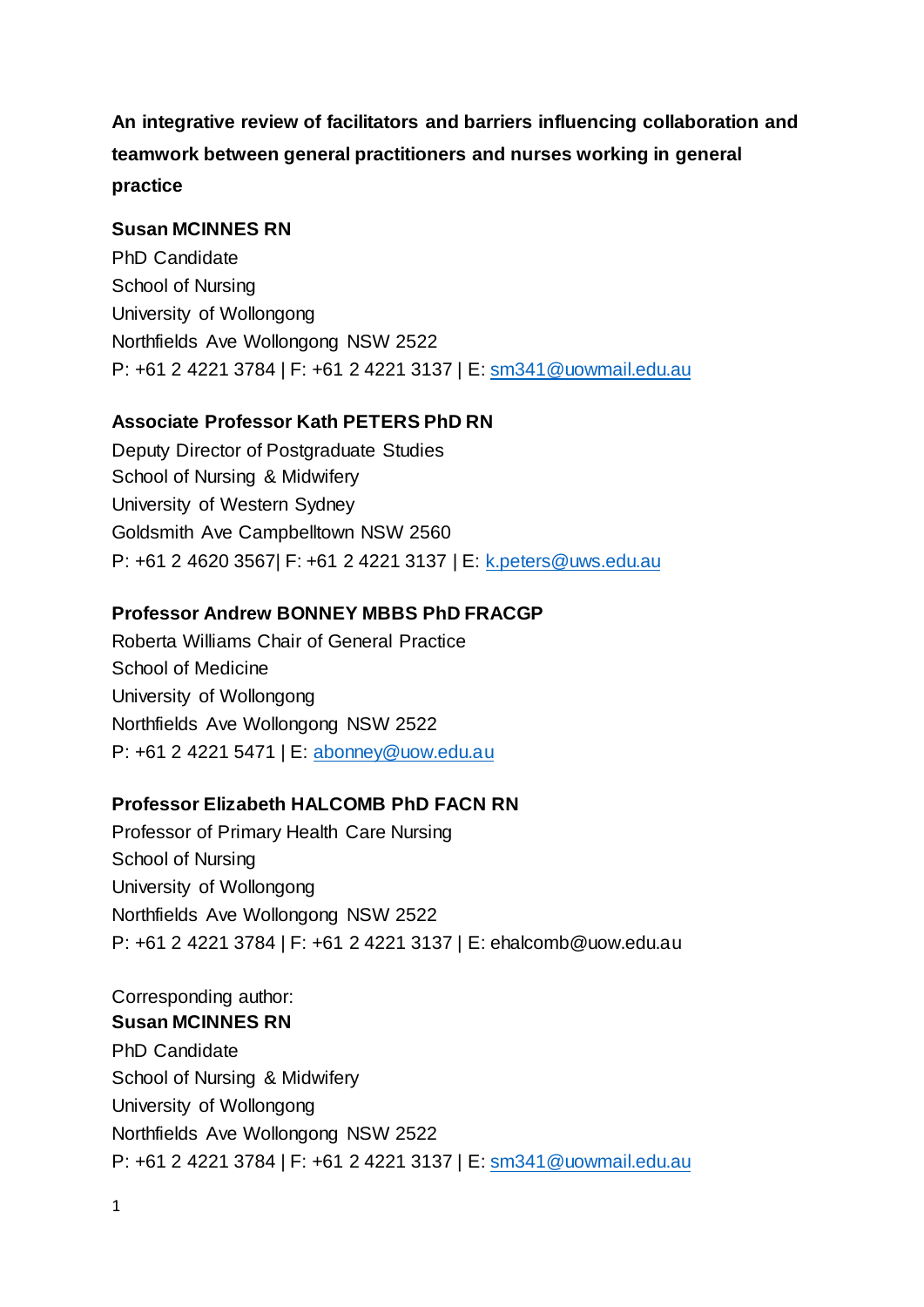#### **Abstract**

**Aim:** To identify facilitators and barriers influencing collaboration and teamwork between general practitioners and nurses working in general (family) practice.

**Background:** Internationally, a shortage of doctors entering and remaining in general practice and an increasing burden of chronic disease has diversified the nurse's role in this setting. Despite a well-established general practice nursing workforce, little attention has been paid to the ways doctors and nurses collaborate in this setting.

**Design:** Integrative literature review.

**Data sources:** CINAHL, Scopus, Web of Life, Cochrane Library, Joanna Briggs Institute Library of Systematic Reviews and Trove (dissertation and theses) were searched for papers published between 2000 and May 2014.

**Review methods:** This review was informed by the approach of Whittemore and Knafl [\(2005\)](#page-32-0). All included papers were assessed for methodological quality. Findings were extracted, critically examined and grouped into themes.

**Results:** Eleven papers met the inclusion criteria. Thematic analysis revealed three themes common to the facilitators of and barriers to collaboration and teamwork between GPs in general practice: (1) roles and responsibilities; (2) respect, trust and communication; and (3) hierarchy, education and liability.

**Conclusion:** This integrative review has provided insight into issues around role definition, communication and organisational constraints which influence the way nurses and general practitioners collaborate in a team environment. Future research should investigate in more detail the ways doctors and nurses work together in general practice and the impact of collaboration on nursing leadership and staff retention.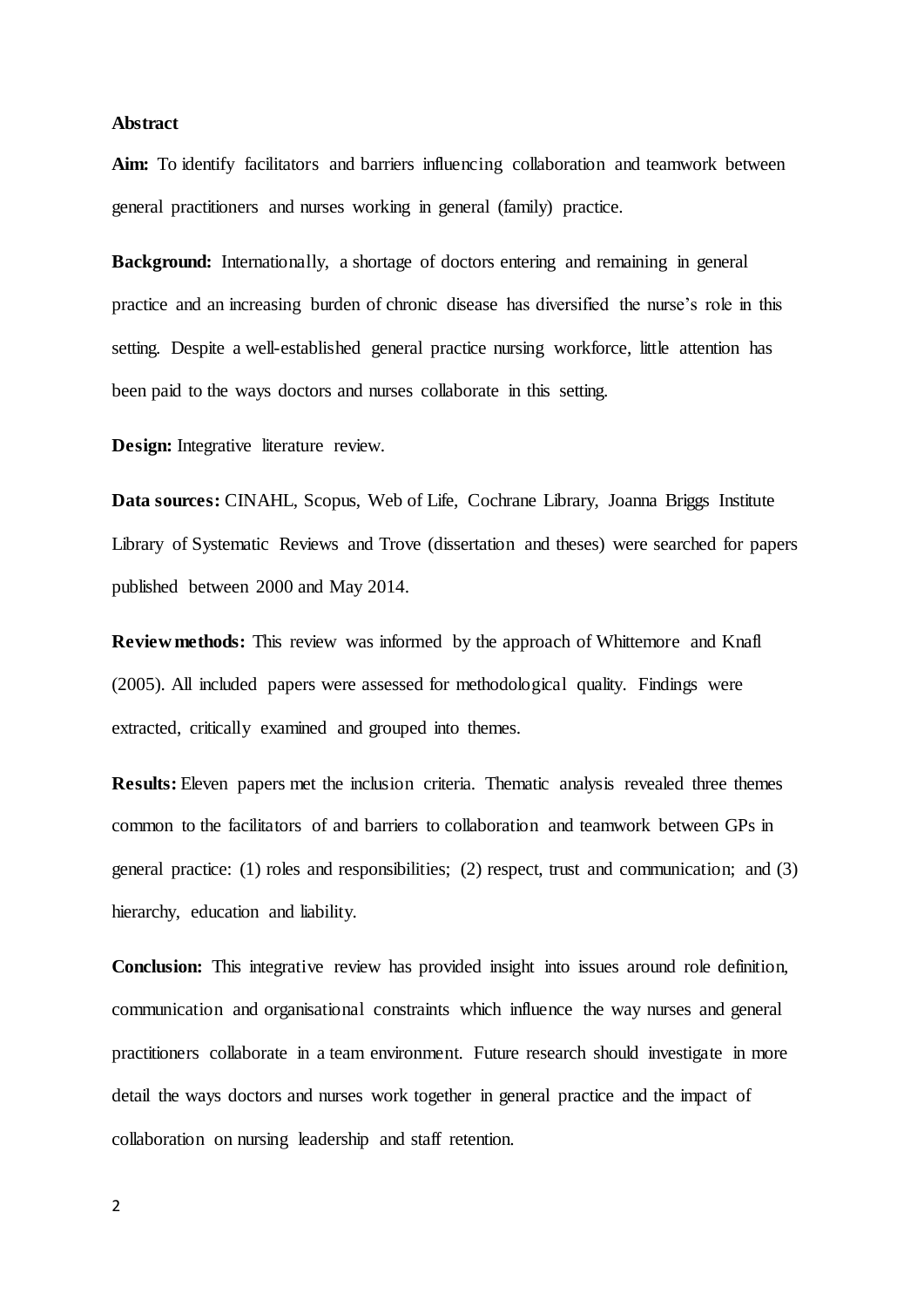**Keywords:** collaboration, teamwork, integrative review, physician-nurse relations, interprofessional, primary care, general practice.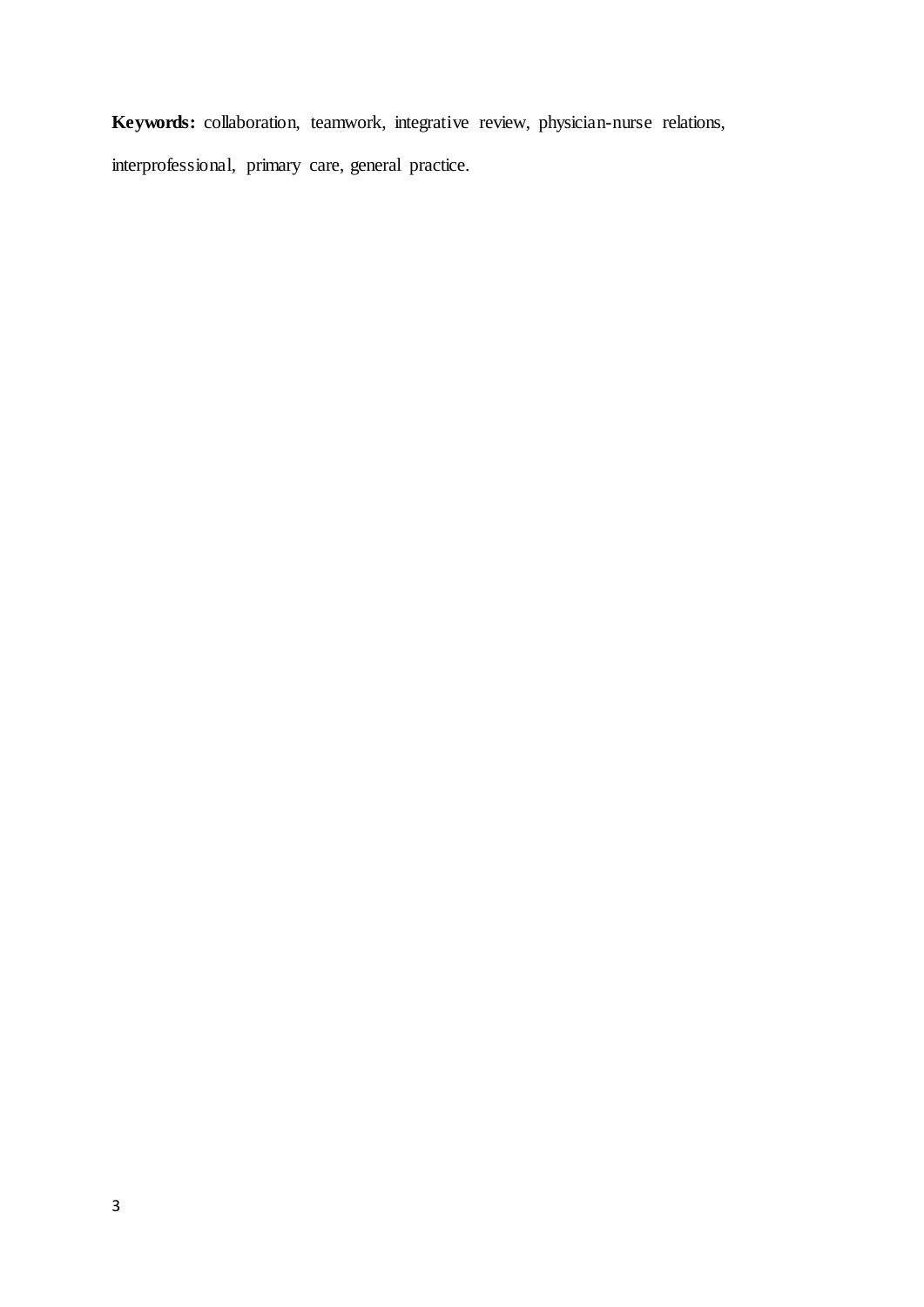#### SUMMARY STATEMENT

#### **Why is this review needed?**

- Collaboration between health professionals has been shown to improve health outcomes, patient/professional satisfaction and reduce healthcare costs. However, little is known about collaboration and teamwork between general practitioners and nurses.
- General practice has historically focussed on acute episodic care. A shift towards high complexity care is driving a need to explore collaboration between doctors and nurses in general practice.
- Identifying strategies which enhance collaboration between nurses and general practitioners has the potential to improve nursing leadership, workforce retention and patient outcomes.

#### **What are the key findings?**

- Nurses in general practice do not routinely participate in shared decision-making, goal setting or hold equal positions of power to their medical colleagues.
- Confusion around the nurse's scope of practice, hierarchical structures, territorialism, medico-legal obligations and poor communication create barriers to nurses and general practitioners collaborating in general practice.
- Evidence suggests that nurses and general practitioners work in a multidisciplinary work environment. However, this did not promote collaboration between disciplines, rather, nurses largely worked independently to general practitioners.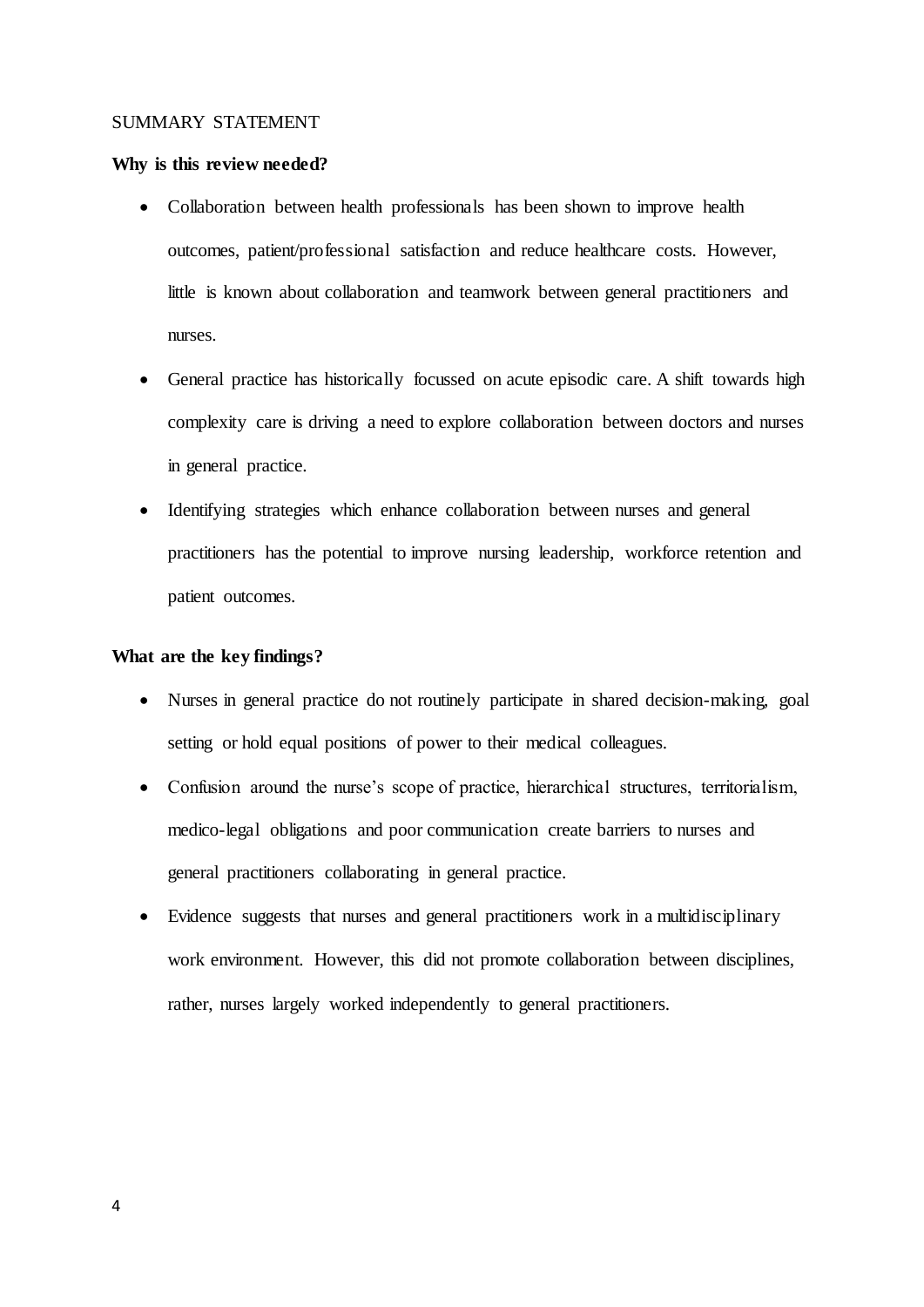#### **How should the findings be used to influence practice, research and education?**

- Practice owners and managers may use this review to inform policies that ensure interventions are delivered by the most appropriate health professional in an efficient and timely manner.
- Findings highlight the need for further research to explore how a hierarchical business model, evident in general practice, can effectively promote collaboration between general practitioners and nurses.
- Findings can be used to inform curriculum development around factors influencing interprofessional working. This may facilitate the work readiness of future practitioners to effectively collaborate in primary care settings.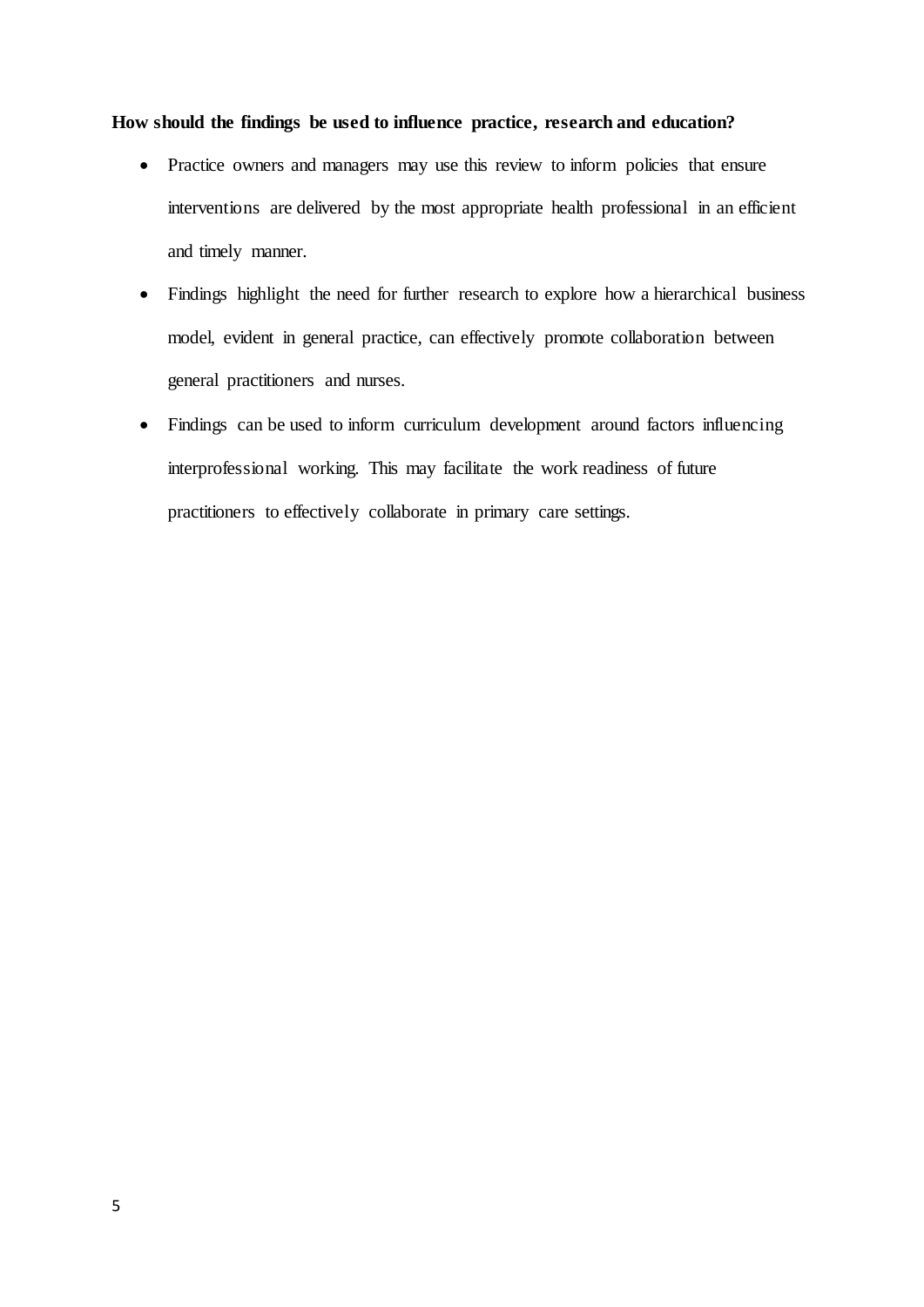#### INTRODUCTION

A critical shortage of general (family) practitioners (GPs) and nurses is of internatio nal concern to the primary care workforce (Grover & [Niecko-Najjum 2013,](#page-29-0) [HWA 2012\)](#page-30-0). Given the challenges associated with an increased prevalence of chronic and complex illness, it is important that primary care teams work collaboratively to ensure that the most appropriate health professional provides care in an efficient and timely manner. To date, however, the varied nature of clinical presentations in general practice and poorly defined nursing scopes of practice, challenge the way that tasks and leadership are delegated across the general practice team (Grover & [Niecko-Najjum 2013,](#page-29-0) [Jacobson 2012\)](#page-30-1).

In most OECD countries (Organisation for Economic Co-operation and Development), including Australia, New Zealand and the United Kingdom (UK), general practices are recognised as providing continuous, comprehensive patient centred healthcare across the lifespan [\(OECD 2008\)](#page-31-0). Similar health providers in Canada and the United States (US) are often referred to as family practices. Internationally, an increased retirement of general practitioners, GP burnout and a trend towards the feminisation and part-time employment of the GP workforce have exacerbated the shortage of doctors in this healthcare sector [\(Harrison](#page-30-2)  & [Britt 2011,](#page-30-2) [Teljeur](#page-32-1) *et al*. 2010, [Willard-Grace](#page-32-2) *et al*. 2014). In the US alone, the number of primary care doctors retiring from general practice will exceed the number entering the profession by 2016 [\(Schwartz 2012\)](#page-32-3). This trend is replicated internationally throughout Canada, Europe, Australia and New Zealand [\(Liedvogel](#page-30-3) *et al*. 2013, [Chamberlain 2010,](#page-28-0) [McCarthy](#page-31-1) *et al*. 2012, [Gutkin 2008,](#page-29-1) [Royal College of General Practitioners 2013\)](#page-32-4). To meet the demands associated with a growing shortage of GPs, it is increasingly important to look towards strategies which empower nurses in general practice to provide more care within their scope of practice [\(Bodenheimer &](#page-28-1) Smith 2013).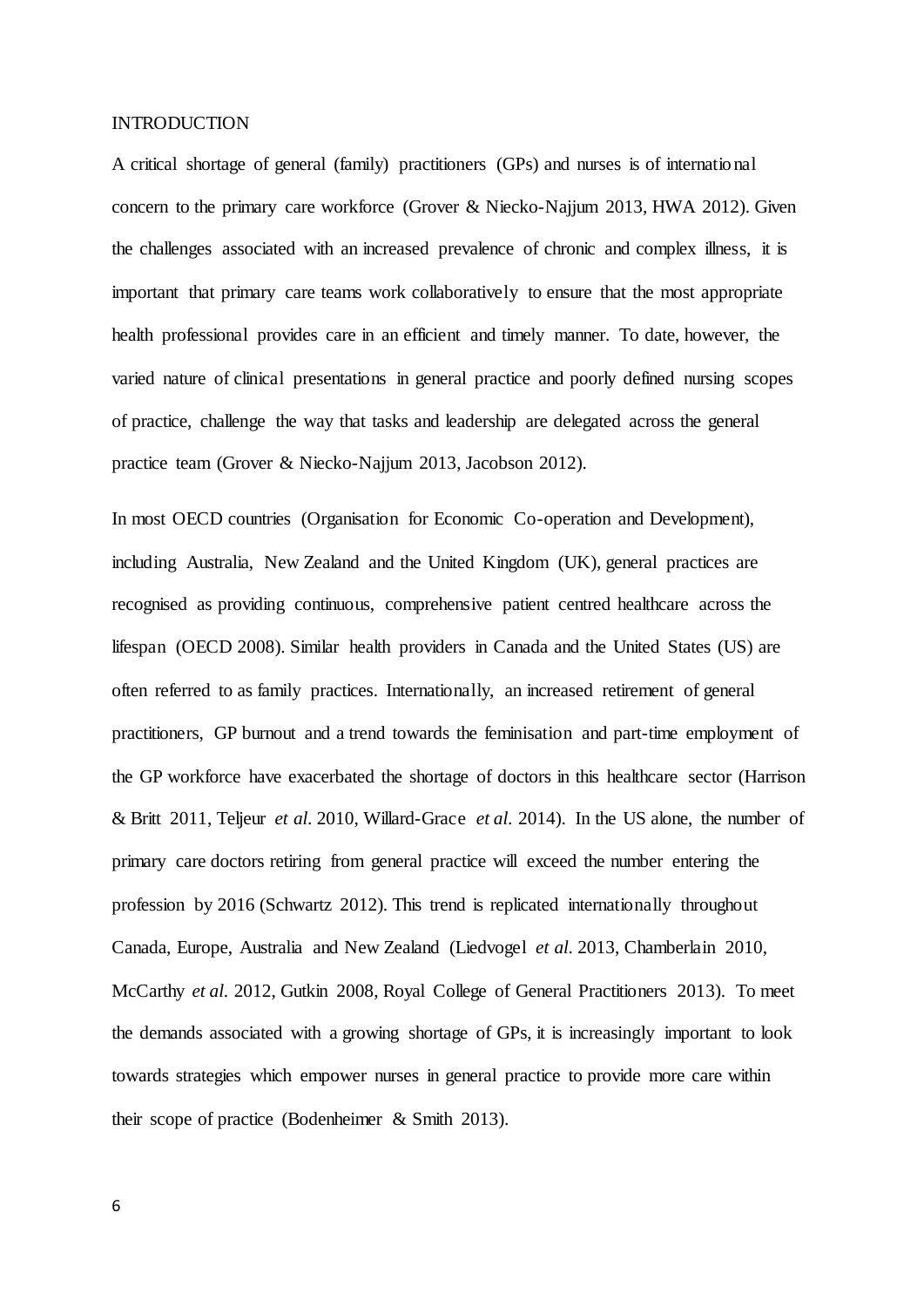It is broadly recognised that the general practice environment is a complex and multidimensional work environment. Throughout the UK, US, Canada, Australia and New Zealand general practices are predominantly privately owned small business enterprises (Fuller *et al*[. 2014,](#page-29-2) [Crampton 2005\)](#page-29-3). Income is largely generated via publicly funded national health insurance schemes or a blended payment model combining fixed capitation with variable fee for service [\(AMLA 2012,](#page-28-2) Fuller *et al*[. 2014,](#page-29-2) [Altschuler](#page-28-3) *et al*. 2012).

Demonstrating the diversity of the general practice workplace, practices may operate as either a solo practice; a multi-physician practice; a multifaceted corporate business where all staff (including doctors) are employees; or as a 'superclinic' which may include a pharmacy, radiology, community nurse and pathology [\(AMLA 2012\)](#page-28-2). Adding to the complexity of the general practice workforce different categories of nurses are employed in general practice. These may include, but are not restricted to, Diploma prepared enrolled nurses with a limited scope of practice through to Baccalaureate prepared registered nurses and Masters prepared nurse practitioners with an extended scope of practice [\(AMLA 2012,](#page-28-2) [Grover &](#page-29-0) Niecko-[Najjum 2013\)](#page-29-0).The nurse's role within this setting is subject to a range of environmental factors, including the practice size; patient demographics; practice structure and individual employment arrangements [\(AMLA 2012\)](#page-28-2).

#### **Background**

Collaboration and teamwork between health professionals has been shown to be key elements in the delivery of cost effective health care, positive patient outcomes and enhanced patient and professional satisfaction [\(Barrett](#page-28-4) *et al*. 2007, [Jacobson 2012,](#page-30-1) [Zwarenstein](#page-33-0) *et al*. 2009). Other views however, link collaboration to conflict and poor team outcomes [\(Mitchell](#page-31-2) *et al*. [2010,](#page-31-2) [Jansen 2008\)](#page-30-4). This implies that despite its demonstrated benefits, collaboration between health professionals is a complex and multifaceted issue.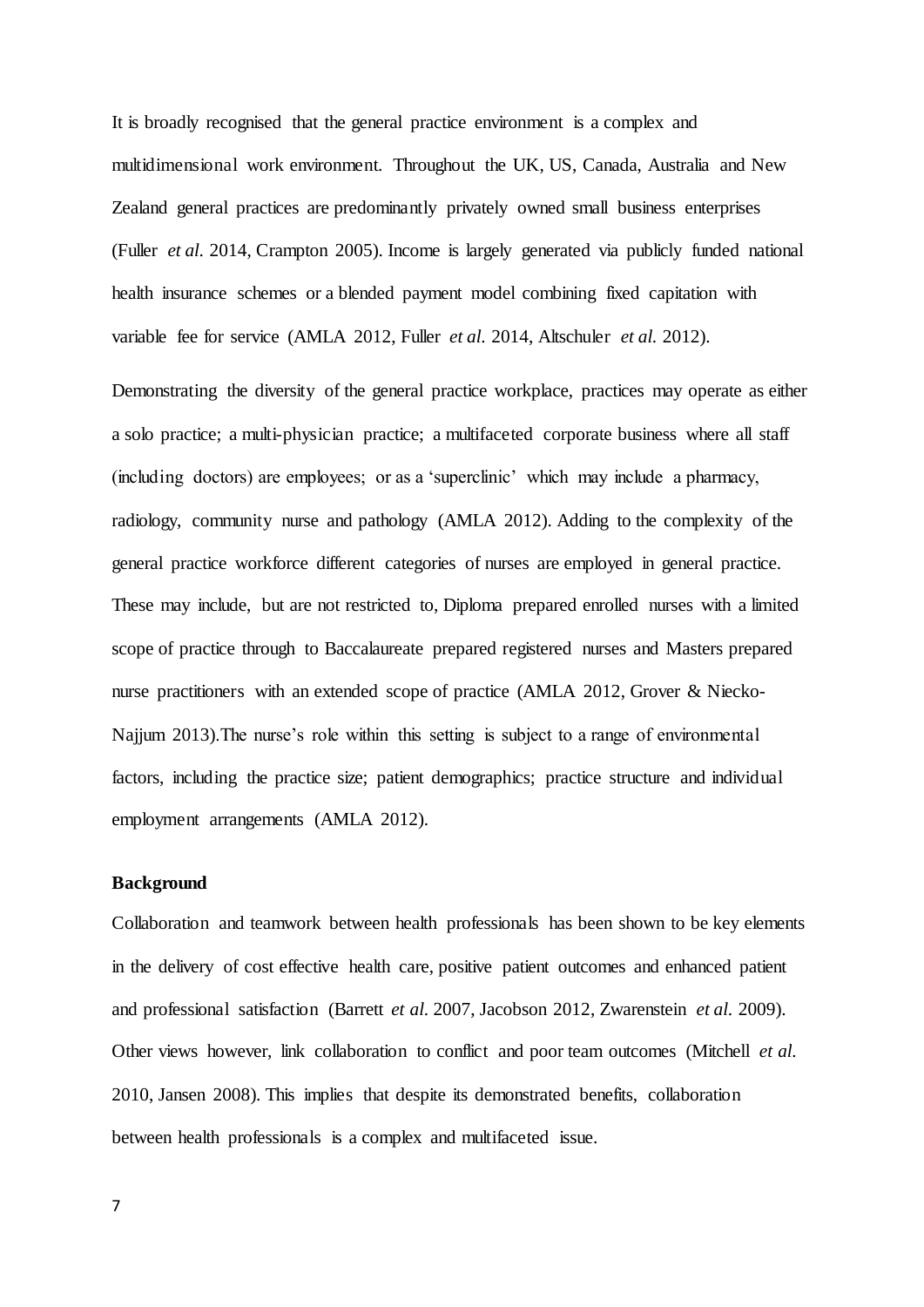A frequent misconception associated with collaboration and teamwork, is the assumption that one is inextricably linked to the other [\(Xyrichis &](#page-33-1) Ream 2008). Whilst collaboration and teamwork share common characteristics around shared goals, decision making, trust and respect, the two comprise subtle differences in relation to leadership, power and autonomy [\(D'Amour](#page-29-4) *et al*. 2005, [Taggart](#page-32-5) *et al*. 2009, [Meads](#page-31-3) *et al*. 2005). Similar to collaboration and teamwork, shared care is also used to describe an approach where different health professionals work together and share skills, knowledge, decision making and responsibilities [\(Condon](#page-29-5) *et al*. 2000, McCann & [Baker 2003\)](#page-31-4). In a complex health system striving towards the delivery of high quality primary care, it is important that health professionals are able to differentiate characteristics of collaboration and teamwork within the context of their workplace.

Unlike the acute care literature, there has been limited research investigating the ways GPs and nurses work together in the general practice setting. However, it is surmised that both disciplines work in complimentary roles with a multidisciplinary approach to teamwork [\(Halcomb](#page-30-5) *et al*. 2006, Finlayson & [Raymont 2012\)](#page-29-6). In exploring multidisciplinary and interdisciplinary approaches to teamwork in settings outside of general practice, Körner [\(2010\)](#page-30-6) noted that multidisciplinary teams comprise different disciplines with clearly defined roles, specific tasks and hierarchical lines of authority working independently and in parallel to each other. Further, multidisciplinary team members do not challenge disciplinary boundaries and interaction or collaboration across disciplines is limited (Choi & [Pak 2006\)](#page-28-5). Given the importance of optimising the quality of service provision, it is timely to investigate issues which influence collaboration and teamwork between nurses and doctors in general practice.

8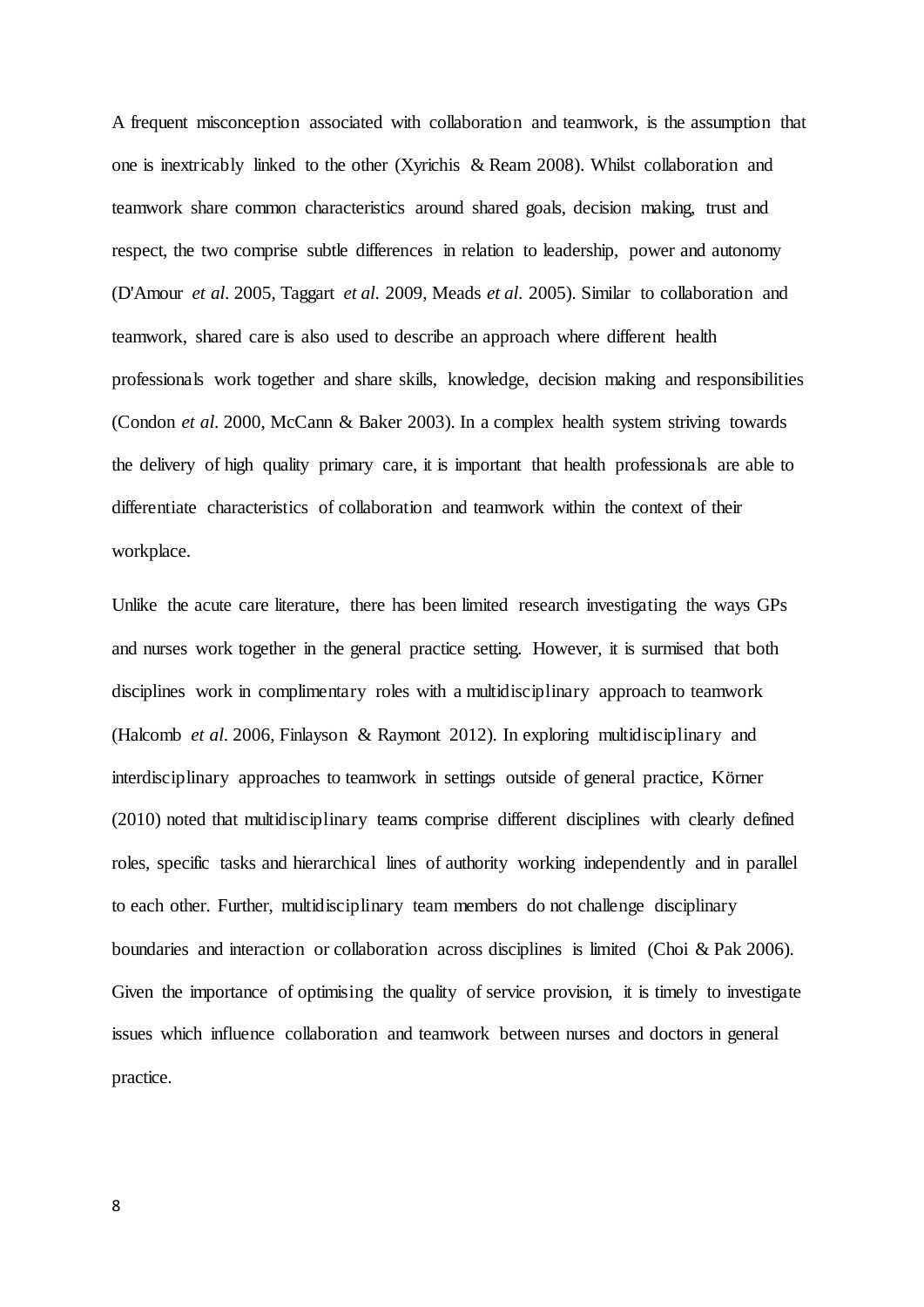#### THE REVIEW

#### **Aim**

The aim of this integrative review was to identify the facilitators and barriers influencing collaboration and teamwork between general practitioners and nurses working in general (family) practice.

#### **Design**

The conduct of this integrative review was guided by the framework described by Whittemore and Knafl [\(2005\)](#page-32-0). This methodological approach allows the simultaneous synthesis of qualitative and quantitative research methods (Whittemore  $\&$  Knafl 2005). Similar data are extrapolated, reduced and categorised for analysis in succinct chronological themes. Visualisation within a single matrix allows an iterative process of evaluation to isolate patterns, commonalities and emerging themes (Whittemore  $\&$  Knafl 2005). Conclusions are drawn from each theme and integrated into a summary statement [\(Whittemore &](#page-32-0) Knafl 2005).

#### **Search strategy**

A multistep approach was employed in the search for primary literature. This included keyword searching of electronic databases, systematically investigating the reference list of identified papers and hand searching of relevant publications (Conn *et al*[. 2003\)](#page-29-7). Databases searched were CINAHL, Scopus, Web of Life, Cochrane Library, Joanna Briggs Institute Library of Systematic Reviews and Trove (dissertation and theses). Search terms included collaboration, team, multidisciplinary, interdisciplinary, interprofessional, nurse, physician, general practice, general practitioner, family practice, family medicine and primary care. As general practice is an ever changing environment, studies were only included if they were published between January 2000 and May 2014 (Table 1).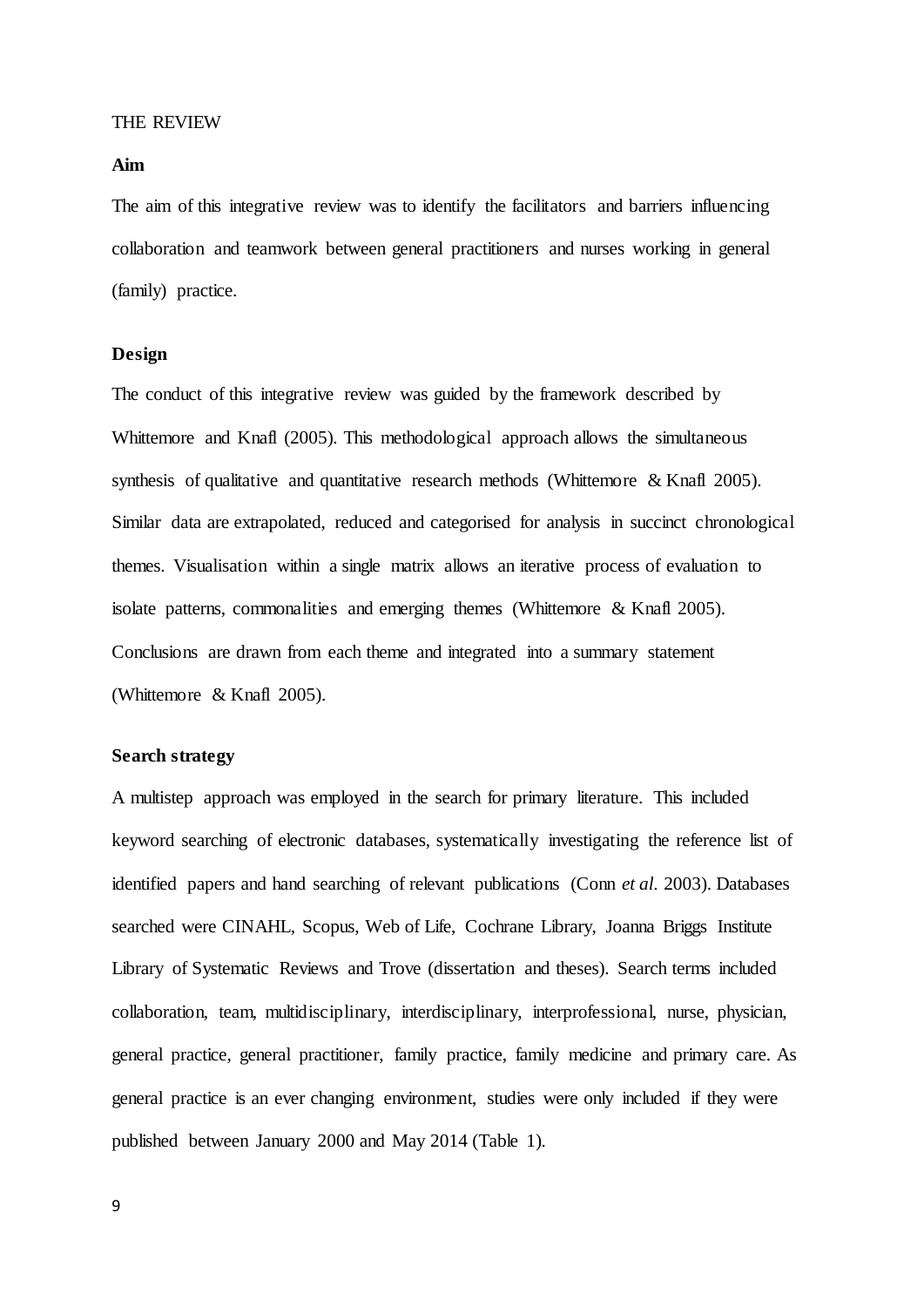Due to resource constraints only peer-reviewed papers published in the English language were included. Primary research papers were eligible for inclusion if any of the findings related to collaboration or teamwork between GPs and nurses working in general practice. Studies which did not isolate or allow extraction of data between GPs and nurses working in general practice were excluded. Papers examining collaboration between GPs and nurse practitioners in general practice have a fundamentally different focus and so were excluded from this review. Similar consideration was applied to papers exploring collaboration between GPs and other allied health professionals and consumers. Interventions aimed at improving collaboration between GPs and nurses to enhance care for a specific patient group were excluded from this review as they reported outcomes related to health rather than collaboration.

**Table 1**. Eligibility Criteria

|                        | Inclusion criteria                                                                                                                                 | <b>Exclusion criteria</b>                                                                                                                                                                                             |
|------------------------|----------------------------------------------------------------------------------------------------------------------------------------------------|-----------------------------------------------------------------------------------------------------------------------------------------------------------------------------------------------------------------------|
| $\bullet$              | Paper reports on collaboration or<br>teamwork between a nurse and a doctor<br>working in general practice.<br>• Published between January 2000-May | Unable to isolate or extract data around<br>collaboration or teamwork between the<br>GP and nurse working in general<br>practice.                                                                                     |
| $\bullet$<br>$\bullet$ | 2014.<br>Published in a peer-reviewed journal.<br>Published in the English Language.                                                               | Paper examines collaboration or<br>teamwork between GP and consumers,<br>nurse practitioners or other allied health<br>professionals.<br>• Discussion papers, literature reviews,<br>anecdotal reports or editorials. |

#### **Search outcomes**

Results from all database searches were exported into Endnote<sup>©</sup> Version 7. All duplicates were removed. Remaining titles and abstracts were screened for relevance based on inclusion and exclusion criteria by one author. Two authors independently screened remaining papers as suitable for inclusion. Consensus was reached by all authors on papers for full review. In total, 11 papers met the inclusion criteria for this integrative review (Figure 1).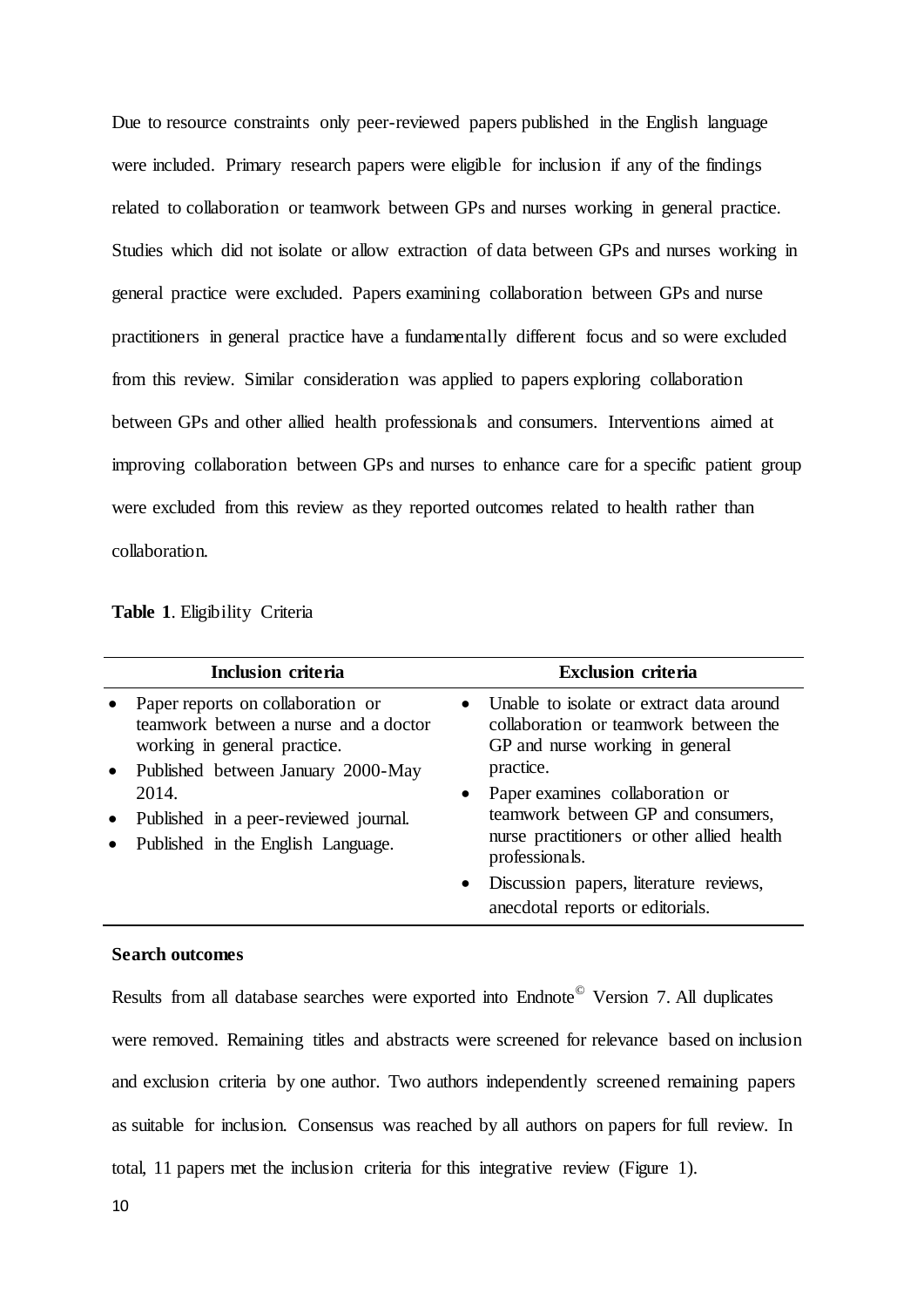

**Figure 1.** Process of paper selection – Prisma Flow diagram

### **Appraisal of methodological quality**

According to Whittemore and Knafl [\(2005\)](#page-32-0), there is no gold standard for assessing methodological quality. Confirming a lack of valid criteria for the concomitant appraisal of methodological quality, Pluye *et al*. [\(2009\)](#page-31-5), developed a set of guidelines for the conduct and reporting of mixed studies. Similar guidelines for the critical review of qualitative literature were revised by Letts *et al*. [\(2007\)](#page-30-7) and were also used to appraise the methodological quality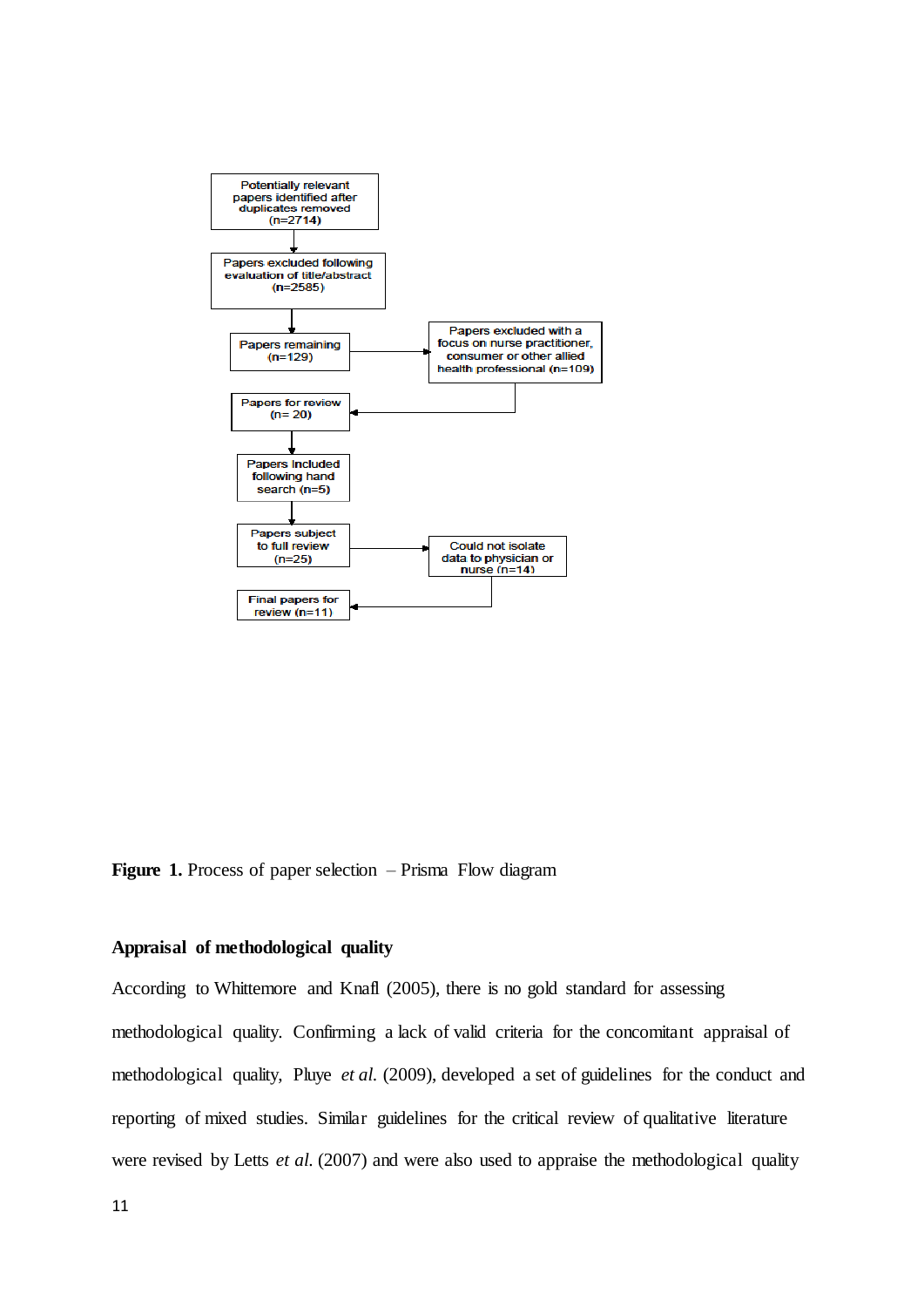of papers in this integrative review. Qualitative studies in this review were considered to be of low methodological quality if data saturation was not achieved, consent was not gained and the researchers influence on the study was not addressed (Letts *et al*[. 2007\)](#page-30-7). Mixed methods studies which did not describe the sampling, variables, methods to combine data or analysis were considered to be of low methodological quality (Pluye *et al*[. 2009\)](#page-31-5).

Topic relevance was based on inclusion and exclusion criteria [\(Whittemore &](#page-32-0) Knafl 2005). Papers included in this review were similar in their methodological quality and met all key considerations relevant to the study. No paper was rejected based on methodological quality [\(Whittemore &](#page-32-0) Knafl 2005)

#### **Data abstraction and synthesis**

Given the heterogeneity of the included literature, meta-analysis was not possible and therefore, thematic analysis was undertaken (Braun & [Clarke 2006\)](#page-28-6). To facilitate analysis, data were extracted into an evidence table. The tabulation of qualitative and quantitative findings within a single matrix supported the fusion of both narrative and statistical data [\(Whittemore 2005\)](#page-32-6). Patterns and relationships were identified via an iterative process where the findings of all included studies were carefully read line by line. Analysis of data occurred as outcomes were coded according to similarities and differences and verified for accuracy and relevancy by all authors [\(Whittemore 2005,](#page-32-6) Braun & [Clarke 2006\)](#page-28-6). Data in each theme were compared and contrasted (Pfaff *et al*[. 2014\)](#page-31-6).

#### **RESULTS**

After the removal of duplicates, the initial database search identified 2714 papers. 2585 papers were excluded based on title and abstract. A further 109 papers reporting on collaboration between GPs and nurse practitioners, other health professions or consumers did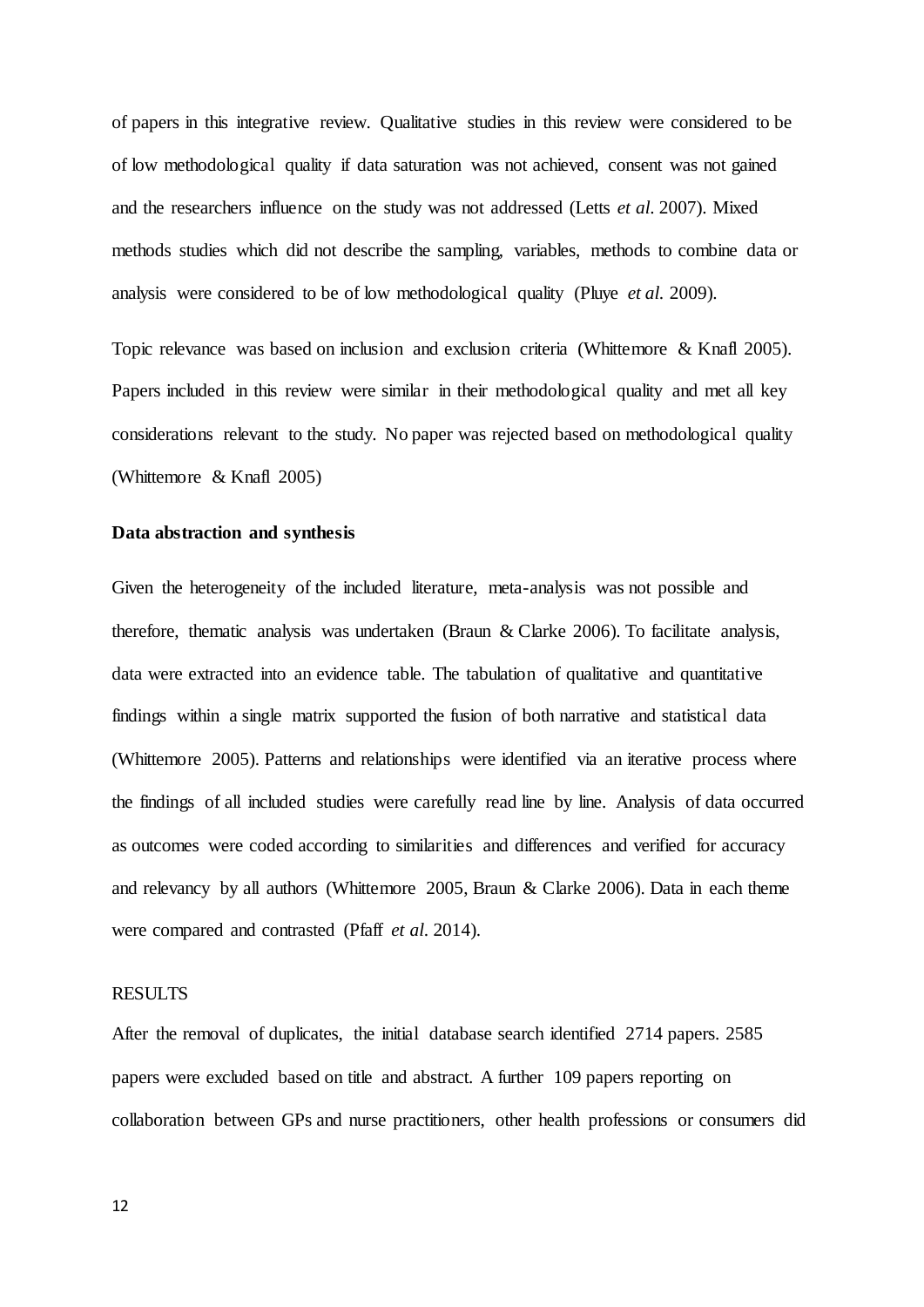not meet the inclusion criteria. In total, 25 papers were subject to a full review. Of these, 14 papers did not isolate data to either the general practitioner or nurse and were also excluded. Eleven papers met the inclusion criteria and are presented in an evidence table (Table 2). These 11 papers described 9 separate studies, with two studies (22%) producing 2 papers each [\(Condon](#page-29-5) *et al*. 2000, Willis *et al*[. 2000,](#page-33-2) [Pullon 2008,](#page-31-7) [Pullon](#page-31-8) *et al*. 2009). Three studies (33%) were conducted in New Zealand, 3 (33%) were undertaken in Europe (Finland, Germany and France), 2 (22%) in Australia and 1 (11%) in Canada. Most studies reported using qualitative methods  $(n=7; 78%)$ , whilst  $2(22%)$  studies reported mixed methods.

#### **Defining collaboration and teamwork**

Two papers (18%) sought to explore collaborative models in general practice [\(Vedel](#page-32-7) *et al*. [2013,](#page-32-7) [Akeroyd](#page-28-7) *et al*. 2009), three papers (27%) focused on teamwork [\(Jaruseviciene](#page-30-8) *et al*. [2013,](#page-30-8) Finlayson & [Raymont 2012,](#page-29-6) [Pullon](#page-31-9) *et al*. 2011) and two papers (18%) [\(Condon](#page-29-5) *et al*. [2000,](#page-29-5) Willis *et al*[. 2000\)](#page-33-2) investigated aspects of shared care in general practice. Only Pullon *et al*. [\(2009\)](#page-31-8) explored both collaboration and teamwork in general practice. Three other papers focused on increasing the clinical integration of nurses in general practice [\(Pullon](#page-31-7)  [2008,](#page-31-7) [Rosemann](#page-32-8) *et al*. 2006, Lockwood & [Maguire 2000\)](#page-30-9).

Before we could synthesise the review findings it was clear that there was variation in defining collaboration and teamwork. Understanding these differences helped to contextualise the subsequent themes. Only one study provided a detailed definition around the concept of interprofessional collaboration [\(Akeroyd](#page-28-7) *et al*. 2009). Despite assertions in the preamble that collaboration and teamwork depend on effective interprofessional relationships, Pullon [\(2008\)](#page-31-7) did not provide a clear, formal definition of either collaboration or teamwork. This however, was not an isolated omission. Both Vedel [\(2013\)](#page-32-7) and Rosemann *et al*. [\(2006\)](#page-32-8) support collaborative models of care and team approaches, yet do not provide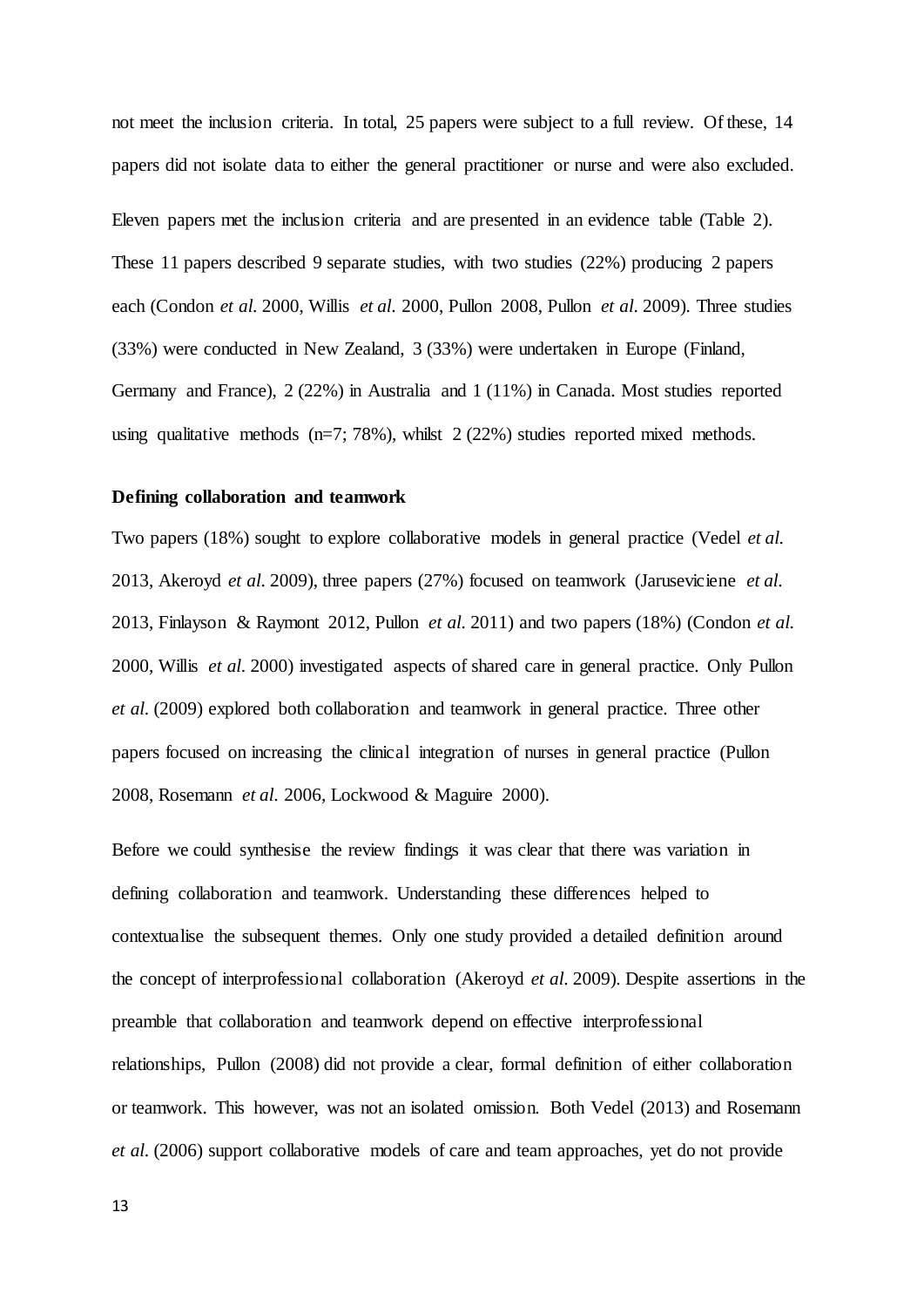the reader with a substantial definition of either. Whilst Pullon *et al*. [\(2011\)](#page-31-9) does describe multidisciplinary, interdisciplinary and transdisciplinary teamwork, the explanations relate solely to the adjective, not the underlying concept of teamwork. Further definitions which were provided around collaboration and teamwork were largely limited to brief descriptions around different disciplines working together to improve patient outcomes [\(Condon](#page-29-5) *et al*. [2000,](#page-29-5) Willis *et al*[. 2000,](#page-33-2) [Pullon](#page-31-8) *et al*. 2009[, Jaruseviciene](#page-30-8) *et al*. 2013).

#### **Facilitators of and Barriers to collaboration and teamwork**

Analysis identified three themes common to the facilitators of and barriers to collaboration and teamwork between GPs and nurses working in general practice. Namely; (1) roles and responsibilities; (2) respect, trust and communication and (3) hierarchy, education and liability. Each of these are discussed in more detail below.

#### **Roles and responsibilities**

In terms of clinical responsibility, only one study verified that the participating practice nurses were registered nurses [\(Akeroyd](#page-28-7) *et al*. 2009). Condon *et al*. [\(2000\)](#page-29-5), however, did report that one GP found it difficult to share care when the practice nurse was an enrolled nurse. A lack of clarity around nursing roles and scope of practice were reported as clear barriers to GPs and nurses working together [\(Condon](#page-29-5) *et al*. 2000, [Rosemann](#page-32-8) *et al*. 2006, Vedel *et al*[. 2013,](#page-32-7) [Akeroyd](#page-28-7) *et al*. 2009, Lockwood & [Maguire 2000\)](#page-30-9). Territorialism around GPs protecting their own professional boundaries and expertise was also noted to cause tension and confusion [\(Vedel](#page-32-7) *et al*. 2013, [Jaruseviciene](#page-30-8) *et al*. 2013, [Rosemann](#page-32-8) *et al*. 2006), particularly when roles were perceived to overlap [\(Jaruseviciene](#page-30-8) *et al*. 2013). In contrast, clearly defined roles and shared leadership, which were skill set dependent, were viewed as key elements facilitating teamwork [\(Pullon](#page-31-9) *et al*. 2011).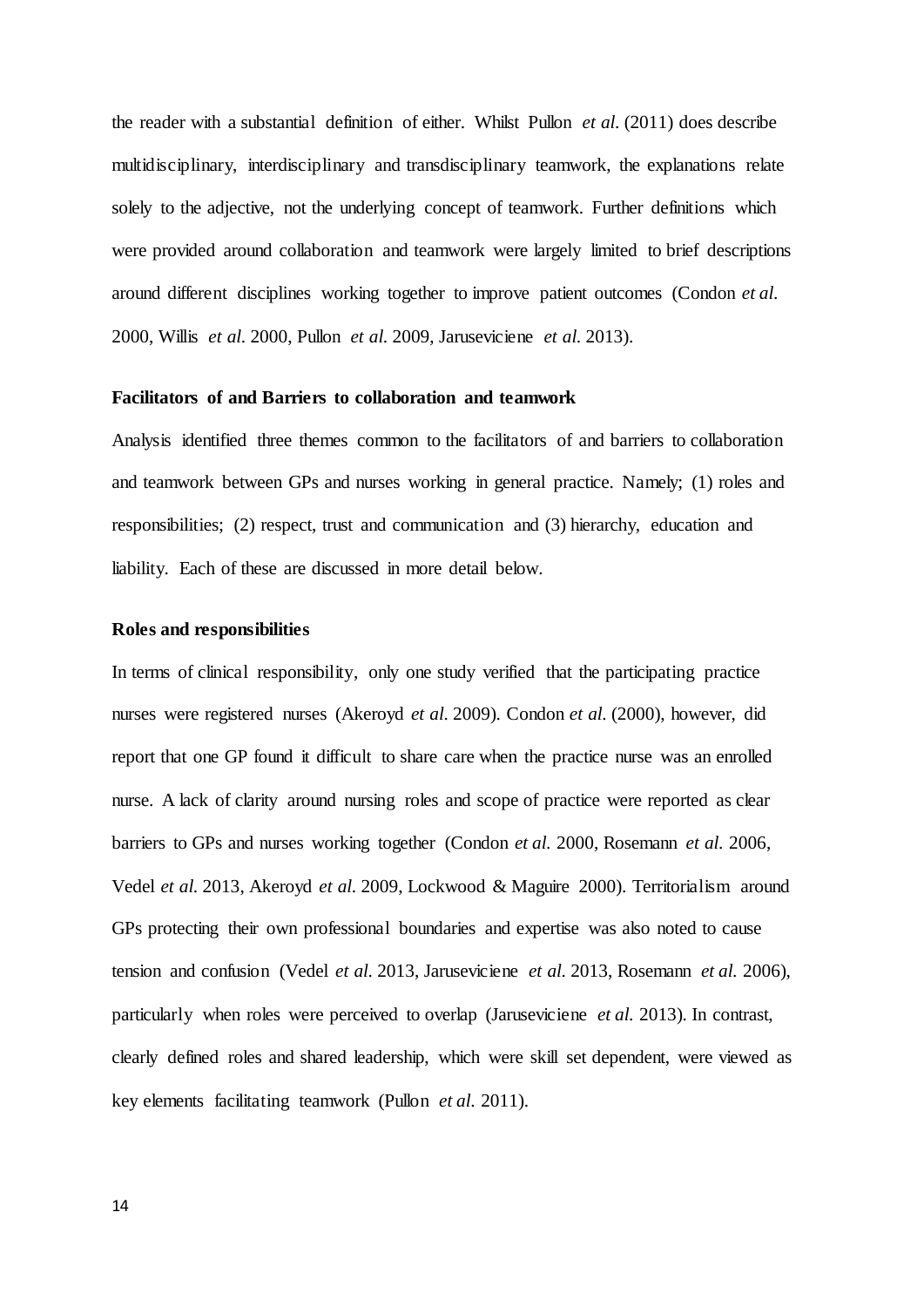Whilst GPs and nurses considered their professions to be complementary [\(Pullon 2008\)](#page-31-7), team synergy was reported to be dependent on GPs delegating tasks to nurses [\(Condon](#page-29-5) *et al*. 2000, Willis *et al*[. 2000,](#page-33-2) [Rosemann](#page-32-8) *et al*. 2006, Finlayson & [Raymont 2012,](#page-29-6) [Jaruseviciene](#page-30-8) *et al*. [2013\)](#page-30-8). In support of this assertion, Finlayson *et al*. [\(2012\)](#page-29-6) identified that 68% of the nurses' work was delegated by the doctor. This practice led GPs and nurses to work independently from each other (Finlayson & [Raymont 2012\)](#page-29-6) and nurses to be dependent on the flow of work from doctors [\(Condon](#page-29-5) *et al*. 2000).

General practitioners were largely supportive of nurses expanding their role in the practice setting. Indeed, Finlayson *et al*. [\(2012\)](#page-29-6) reported that 98% of New Zealand GPs participating in their survey encouraged nurses to expand their role to both increase the efficiency of the practice and to free up the GPs time. Two studies however, reported that nurses sometimes resisted requests by GPs to expand their role [\(Akeroyd](#page-28-7) *et al*. 2009, [Condon](#page-29-5) *et al*. 2000). Reasons for resistance confirmed that similar to GPs, nurses also lacked clarity around their roles and responsibilities. That is, some nurses did not view role expansion within their scope of practice, [\(Akeroyd](#page-28-7) *et al*. 2009) or health promotion and education as part of their role [\(Condon](#page-29-5) *et al*. 2000).

#### **Respect, trust and communication**

Respect and trust were overwhelmingly represented as facilitating collaboration in general practice [\(Akeroyd](#page-28-7) *et al*. 2009, Lockwood & [Maguire 2000,](#page-30-9) [Jaruseviciene](#page-30-8) *et al*. 2013, [Condon](#page-29-5)  *et al*[. 2000,](#page-29-5) Pullon *et al*[. 2011,](#page-31-9) [Pullon 2008\)](#page-31-7). Pullon *et al*. [\(2008\)](#page-31-7) clarified this representation by reporting that confidence in professional competence underpinned trust and respect. Further, in the context of gaining respect for professional competence, trust had to be earned and developed [\(Pullon 2008\)](#page-31-7).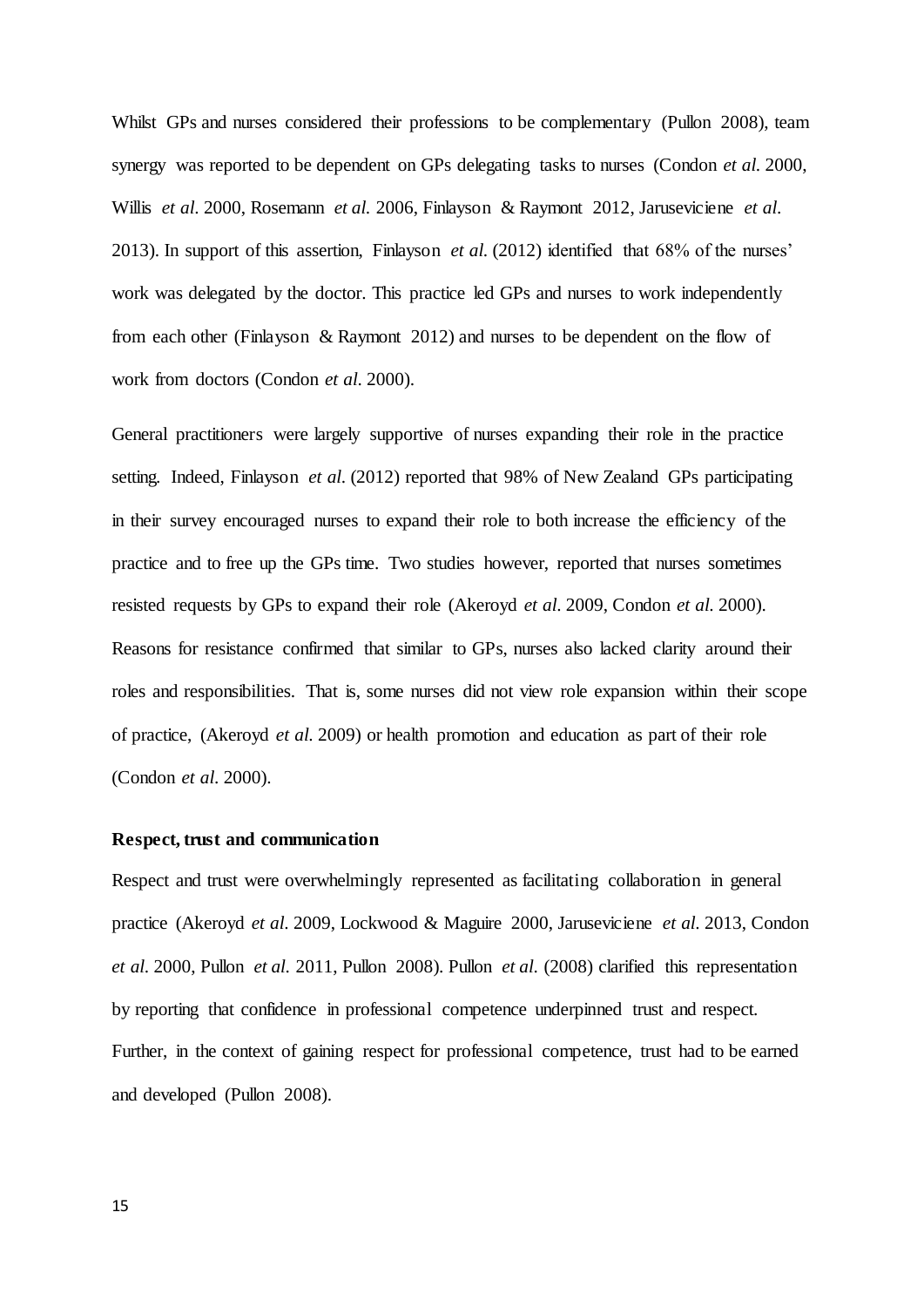On average, only 11.5% of GPs would discuss a case with nurses [\(Finlayson &](#page-29-6) Raymont [2012\)](#page-29-6). This is somewhat similar to Condon *et al*. [\(2000\)](#page-29-5) who did not find evidence of shared care between doctors and nurses. Despite this, as doctors developed trust in the nurses abilities, they were more likely to acknowledge their expertise, particularly in relation to wound management [\(Condon](#page-29-5) *et al*. 2000). Conversely, a GPs distrust in the nurse's knowledge and skills to perform competently was negatively associated with collaboration [\(Akeroyd](#page-28-7) *et al*. 2009). Paradoxically, some doctors viewed nurses in general practice as a resource and complementary to their services, but did not accept the nurse as a peer with whom to engage in shared care (Willis *et al*[. 2000,](#page-33-2) [Pullon 2008\)](#page-31-7).

A shared commitment to primary care, open channels of communication and an awareness of each profession's roles and responsibilities were identified as additional antecedents to teamwork [\(Jaruseviciene](#page-30-8) *et al*. 2013[, Pullon](#page-31-9) *et al*. 2011, [Pullon 2008\)](#page-31-7). Poor communication and exclusion from activities such as practice meetings were negatively associated with teamwork [\(Condon](#page-29-5) *et al*. 2000, [Akeroyd](#page-28-7) *et al*. 2009, Finlayson & [Raymont 2012\)](#page-29-6).

#### **Hierarchy, education and liability**

Nurses described that by their very nature, hierarchical structures, endemic in privately owned and operated small business general practices limited collaboration with GPs (Finlayson & [Raymont 2012\)](#page-29-6). Indeed, Finlayson *et al*. [\(2012\)](#page-29-6) identified that no nurse held a board position on any of the 237 practices participating in their survey. Further, only thirtyseven percent of nurses attended practice meetings which provided opportunities to address management decisions (Finlayson & [Raymont 2012\)](#page-29-6). Nurses also reported that the traditional status of doctors was the impetus for assuming the GP as the team leader [\(Jaruseviciene](#page-30-8) *et al*. [2013\)](#page-30-8).

16 It was further reported that hierarchical structures and government subsidised fee for service, were biased towards the remuneration of doctor/patient encounters [\(Pullon](#page-31-8) *et al*. 2009,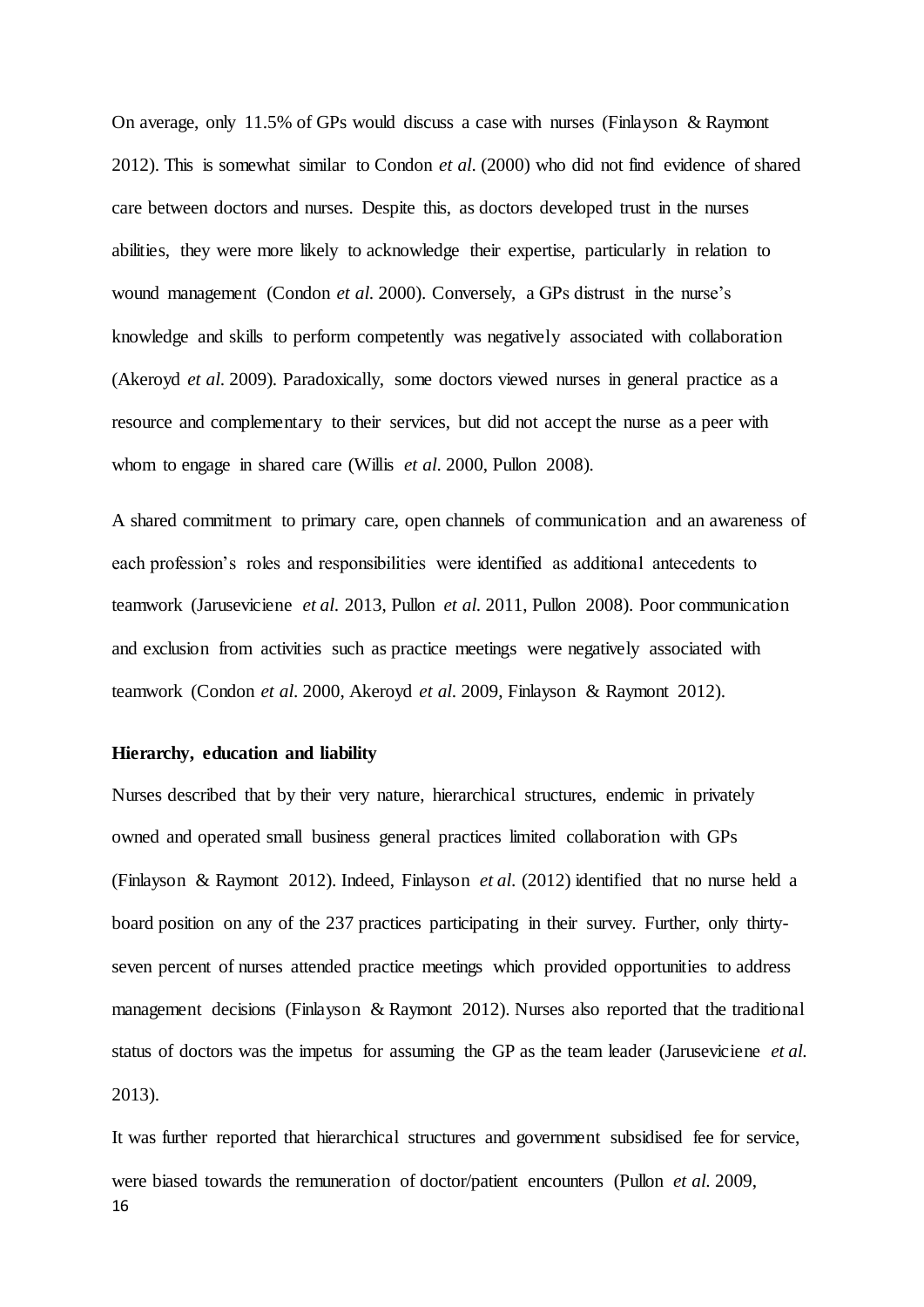[Condon](#page-29-5) *et al*. 2000, Lockwood & [Maguire 2000,](#page-30-9) Finlayson & [Raymont 2012\)](#page-29-6). Such financial structures made it difficult to calculate the true cost benefit of nurses to the small business environment of general practice [\(Condon](#page-29-5) *et al*. 2000). Funding structures, including those which supported patient/team encounters and salaried positions reportedly improved access to services, enhanced efficiency and promoted teamwork [\(Pullon](#page-31-8) *et al*. 2009[, Lockwood &](#page-30-9) [Maguire 2000\)](#page-30-9).

Both GPs and nurses felt that their training was largely unidisciplinary and that this negatively influenced their ability to work collaboratively as a team with other disciplines [\(Pullon](#page-31-8) *et al*. 2009). Whilst doctors reported a strong bio-medical, content based education [\(Pullon](#page-31-8) *et al*. 2009), the largely experiential learning of nurses working in general practice limited their integration with medical practitioners [\(Pullon](#page-31-8) *et al*. 2009, [Rosemann](#page-32-8) *et al*. 2006, Lockwood & [Maguire 2000\)](#page-30-9). Additionally, doctors strongly believed that the education of nurses did not support their role as autonomous clinicians [\(Akeroyd](#page-28-7) *et al*. 2009[, Rosemann](#page-32-8) *et al*[. 2006\)](#page-32-8). Nurses felt that educational programs would lead to improved competencies and greater allocation of care by GPs [\(Jaruseviciene](#page-30-8) *et al*. 2013).

Doctors operating small business enterprises were also cognisant of potential legal implications created by the autonomous practice of nurses and the subsequent exposure of themselves to a degree of risk [\(Condon](#page-29-5) *et al*. 2000). Doctors did however, recognise that nurses working in general practice improved awareness of health services to the broader community and helped reduce the sense of isolation experienced by solo medical practitioners (Lockwood & [Maguire 2000\)](#page-30-9).

#### DISCUSSION

Much of the international literature around collaboration in general practice has focussed on collaboration between GPs and community pharmacists (Dey *et al*[. 2011,](#page-29-8) Jove *et al*[. 2014\)](#page-30-10),

17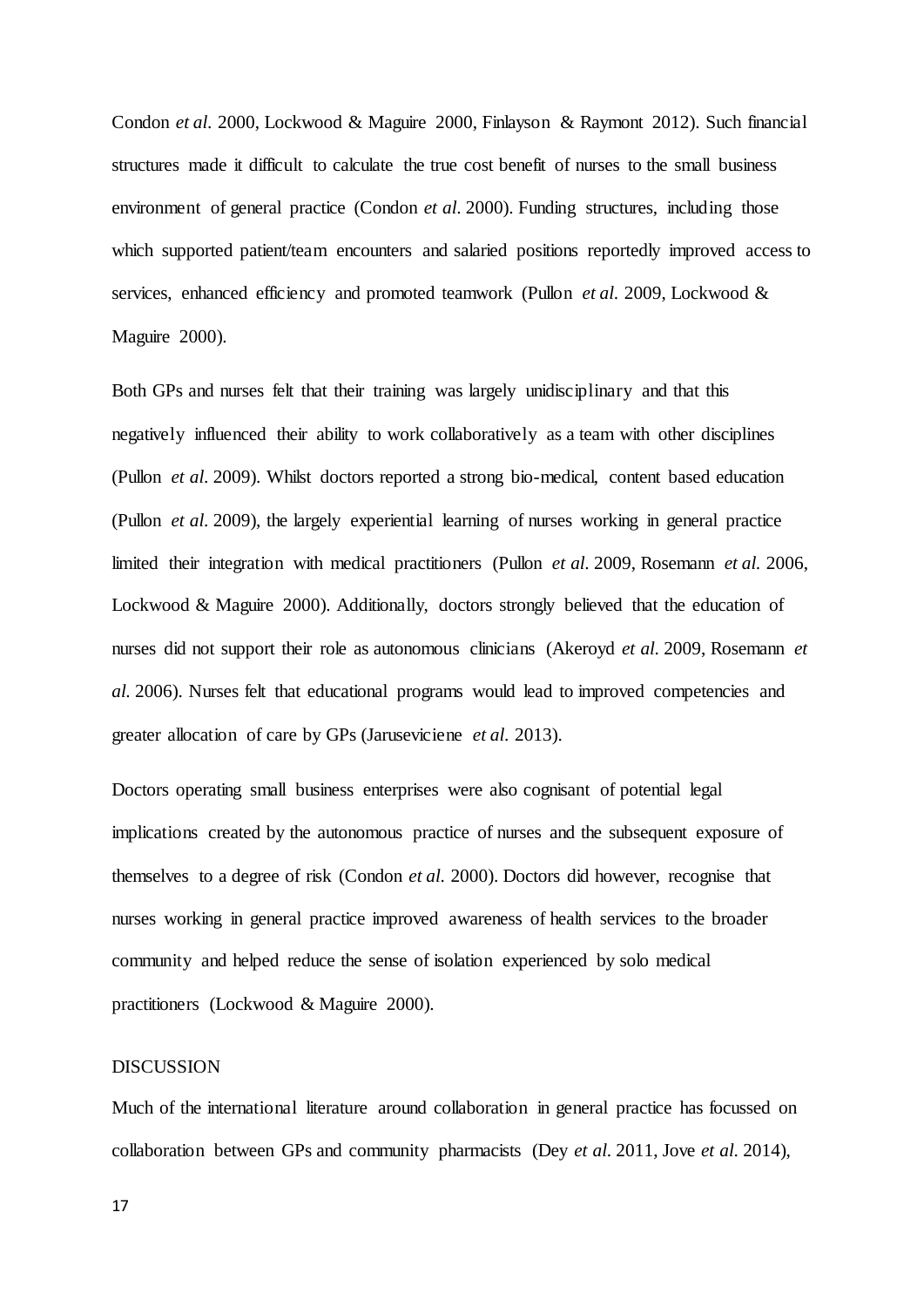nurse practitioners (Almost & [Laschinger 2002,](#page-28-8) [Clarin 2007,](#page-29-9) [Schadewaldt](#page-32-9) *et al*. 2013) and allied health providers (Chan *et al*[. 2010,](#page-28-9) Frost *et al*[. 2012\)](#page-29-10). This integrative review has now synthesised knowledge around ways that GPs and nurses collaborate in a team environment in general practice. It has reaffirmed that internationally, researchers and healthcare workers often blend or interchange attributes of collaboration and teamwork into a single entity (Xyrichis & [Ream 2008\)](#page-33-1). Further, this integrated review has identified that there is limited knowledge around the hierarchical constraints particular to general practice and the influence that these have on collaboration and teamwork.

Perhaps the most significant antecedent to be overlooked in the context of collaboration between GPs and nurses was the omission of nurses as valued participants at practice meetings. Significantly, practice meetings provide opportunities for disciplines to share decision-making, goal setting and responsibilities, each a core component of collaboration and teamwork [\(D'Amour](#page-29-4) *et al*. 2005, Xyrichis & [Ream 2008\)](#page-33-1). Brief, yet succinct practice meetings also enhance interprofessional awareness and provide nurses with opportunities to present their own professional skills and capabilities [\(General Practice Supervisors Australia](#page-29-11)  [2014,](#page-29-11) [Goldman](#page-29-12) *et al*. 2010).

Consistent with previous literature, this review found that the flow of work to nurses largely relied on the delegation of tasks and activities that provide remuneration to the practice [\(Bernard](#page-28-10) *et al*. 2005, [Halcomb](#page-29-13) *et al*. 2008a). Rather than collaboration, delegation by the GP was perceived to improve the efficiency of the practice and allowed doctors to coordinate care and spend more time on complex cases [\(Bernard](#page-28-10) *et al*. 2005, [Walker 2006\)](#page-32-10). The conundrum however, is that effective delegation is dependent on a clear definition of the nurse's role; confidence in each other's competencies; trust; and positive feedback [\(Sibbald](#page-32-11)  [2003\)](#page-32-11). Papers included in this review consistently revealed significant confusion around the nurse's role and scope of practice, variable levels of trust and confidence in the nurse's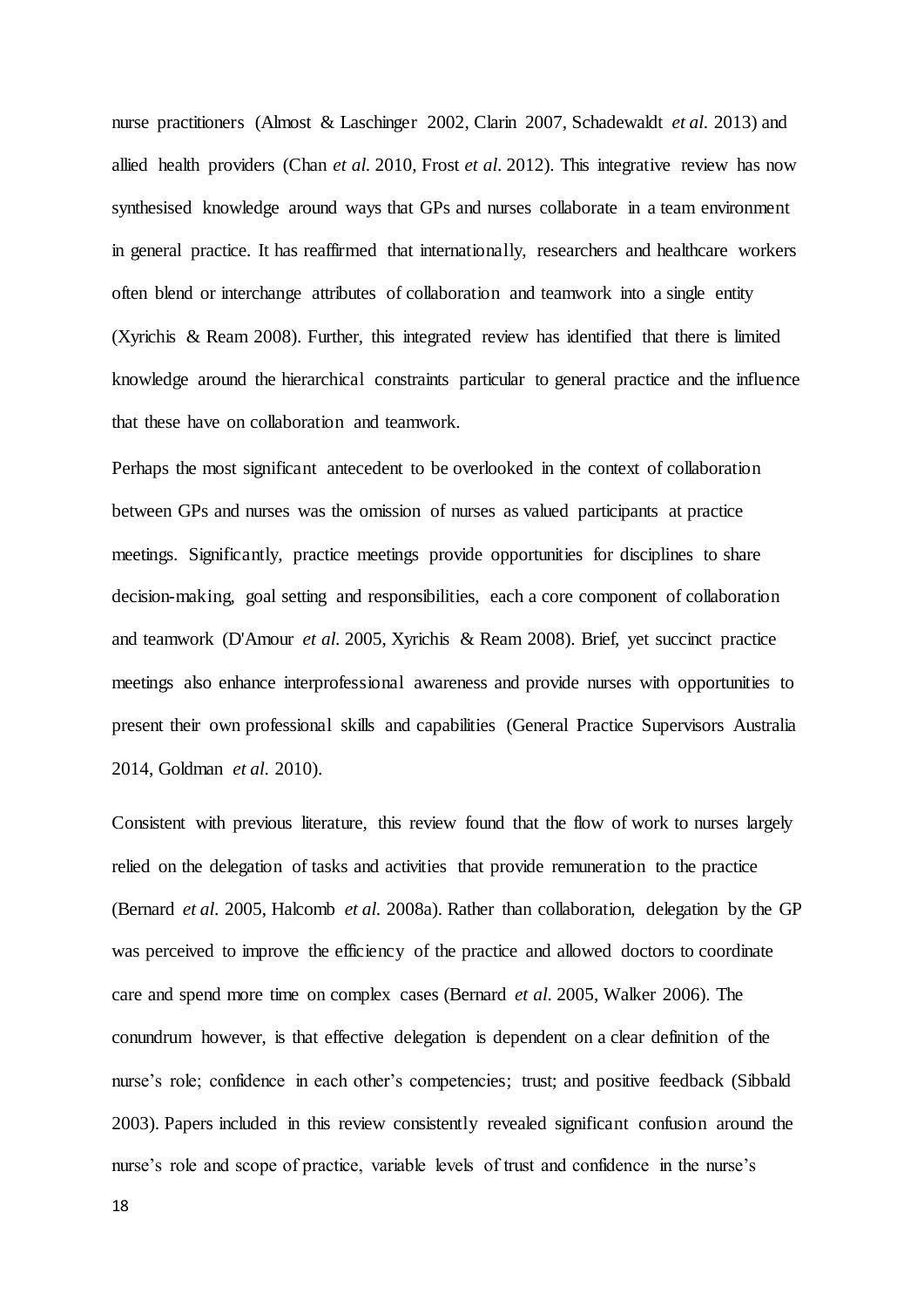competencies and minimal evidence of open communication. Indeed, poor attendance by nurses at practice meetings limited opportunities to provide feedback or input into the management of health related care and clearly questions whether the handmaiden has truly been farewelled.

Previous literature asserts that the varied nature of clinical presentations in general practice makes defining the nurse's scope of practice challenging (Grover & [Niecko-Najjum 2013\)](#page-29-0). However, it is of some concern that despite a long history of nursing in general practice, internationally, there remains significant confusion between and among disciplines regarding the nurse's scope of practice and the nurses perceived and actual roles [\(McCarthy](#page-31-1) *et al*. 2012, [Jaruseviciene](#page-30-8) *et al*. 2013, [MacNaughton](#page-31-10) *et al*. 2013). The consistent lack of clarity around the nurse's scope of practice identified in this review would appear to question the contractual framework of nurses working in general practice and the need for clearly defined job descriptions.

This review supports assertions in the literature that nurses and GPs work within the confines of a multidisciplinary work environment (Finlayson & [Raymont 2012,](#page-29-6) [Halcomb](#page-30-5) *et al*. 2006). Similar to settings outside general practice, hierarchical lines of authority were evident, nurses did not challenge disciplinary boundaries, the nurse's work was largely limited to specific tasks and there was limited evidence of collaboration between GPs and nurses [\(Körner 2010,](#page-30-6) Choi & [Pak 2006\)](#page-28-5). Indeed, this review found minimal evidence of shared knowledge between doctors and nurses. Any evidence suggesting that doctors conferred with nurses was largely isolated to wound management [\(Condon](#page-29-5) *et al*. 2000). To enhance collaboration and teamwork, GPs and nurses should strive towards a higher functioning interdisciplinary work arrangement where disciplines jointly and collaboratively set treatment plans and goals [\(Körner 2010\)](#page-30-6).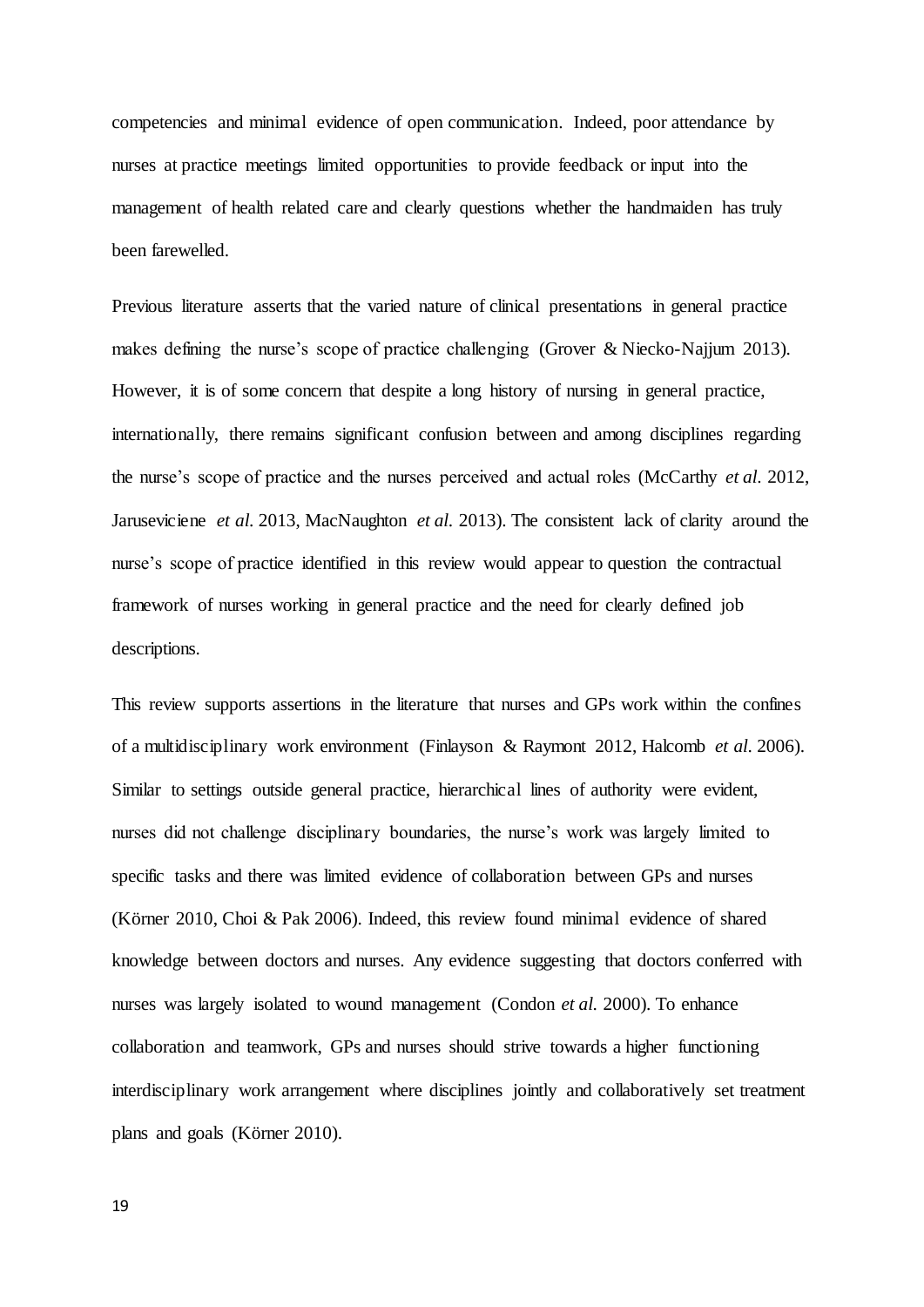It is clear from this review that the business model found in general practice frequently dictated power and leadership to the GP and that this negatively influenced the way nurses and GPs worked together. It is also evident that disparate job descriptions, role confusion and a lack of clarity around the nurse's scope of practice impact opportunities for nursing leadership in general practice [\(Halcomb](#page-30-11) *et al*. 2008b, [Al Sayah](#page-28-11) *et al*. 2014). However, like pharmacists and allied health professionals, it is evident that nurses working in general practice can play an integral role in a collaborative team environment (Jacobson 2012). To enhance the productivity and quality of care, practice owners and managers must develop strategies which ensure that the most appropriate health professional delivers effective interventions in an efficient and timely manner. Leadership by the GP however, should not be interpreted as counter-productive to the functioning of general practice teams [\(MacNaughton](#page-31-10)  *et al*[. 2013\)](#page-31-10). Rather, the GP's position of power should be used to positively develop the nurses' responsibilities and enhance collaborative interaction with nurses [\(MacNaughton](#page-31-10) *et al*[. 2013\)](#page-31-10).

Whilst the lack of clarity around the categories of nurses employed in general practice is a significant and on-going issue, leadership by the GP is also tied to the perception that as employers, GPs are liable for the standard of the nurses work [\(Phillips](#page-31-11) *et al*. 2008). Consistent with the literature, malpractice and liability issues were barriers to GPs relinquishing clinical leadership to nurses in general practice [\(Thornhill](#page-32-12) *et al*. 2008). This perception however, does not acknowledge nurses in general practice as clinicians with a decision making framework and scope to practice as autonomous clinicians [\(ANF 2005,](#page-28-12) [Phillips](#page-31-11) *et al*. 2008). To both expand the role of nurses in general practice and to promote the clinical leadership of nurses in this setting, it is important that the indemnity of nurses in this setting is clarified.

20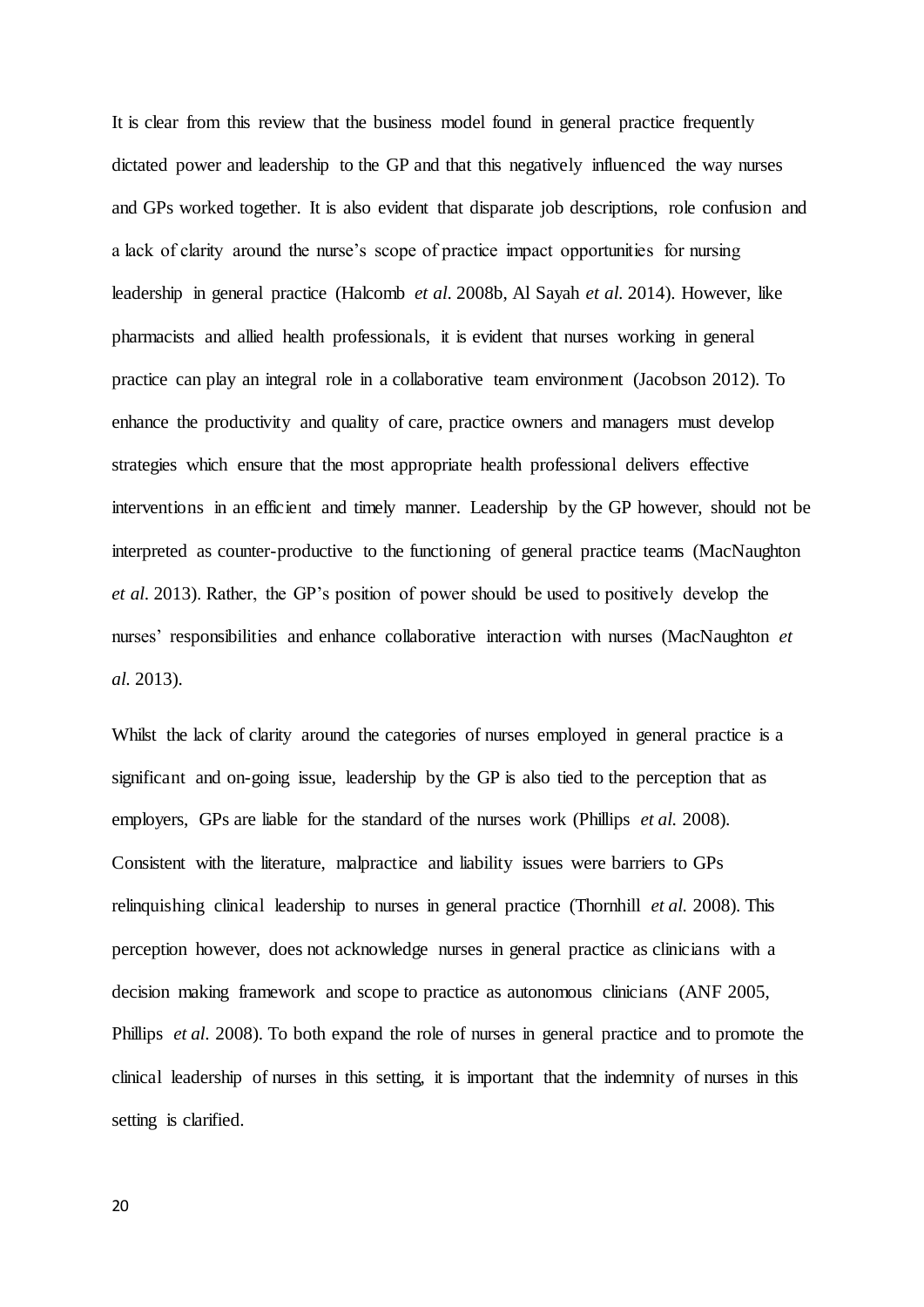#### **Implications for practice, research and education**

More nurses are working in general practice than ever before. However, despite the rhetoric around collaboration and teamwork, there is little evidence in the literature to show how general practitioners and nurses collaborate in a team environment. Findings from this review have therefore highlighted the need for further research to explore how a hierarchical business model, subject to complex ownership structures and reliant on the remuneration of fees for service, can promote collaboration between nurses and general practitioners. Given that the environment of general practice has historically focussed on solo doctors providing low acuity care, it is now important to understand how doctors and nurses can cohesively provide high complexity chronic care. To date however, the varied nature of clinical presentations in general practice and poorly defined nursing scopes of practice have challenged the way that doctors and nurses collaborate and delegate tasks and leadership across the general practice team. Findings from this review may also be used by tertiary institutions to inform curriculum development around factors influencing interprofessional working. Such preparation at a tertiary level may facilitate the work readiness of future practitioners so that they may effectively collaborate in primary care settings.

#### **Limitations**

This integrated review has several limitations. Firstly, despite the widespread employment of nurses in general practice there has been limited research published around how GPs and nurses collaborate and work as a team in this setting. Further, in the current literature there is limited definition around the concepts of collaboration and teamwork as they apply to general practice settings. Australian studies in this review also occurred prior to federal government initiatives designed to stimulate and expand the role of nurses in general practice. It may therefore be presumed that nurses working in general practice prior to these initiatives may have experienced minimal collaboration with GPs. Whilst these limitations may influence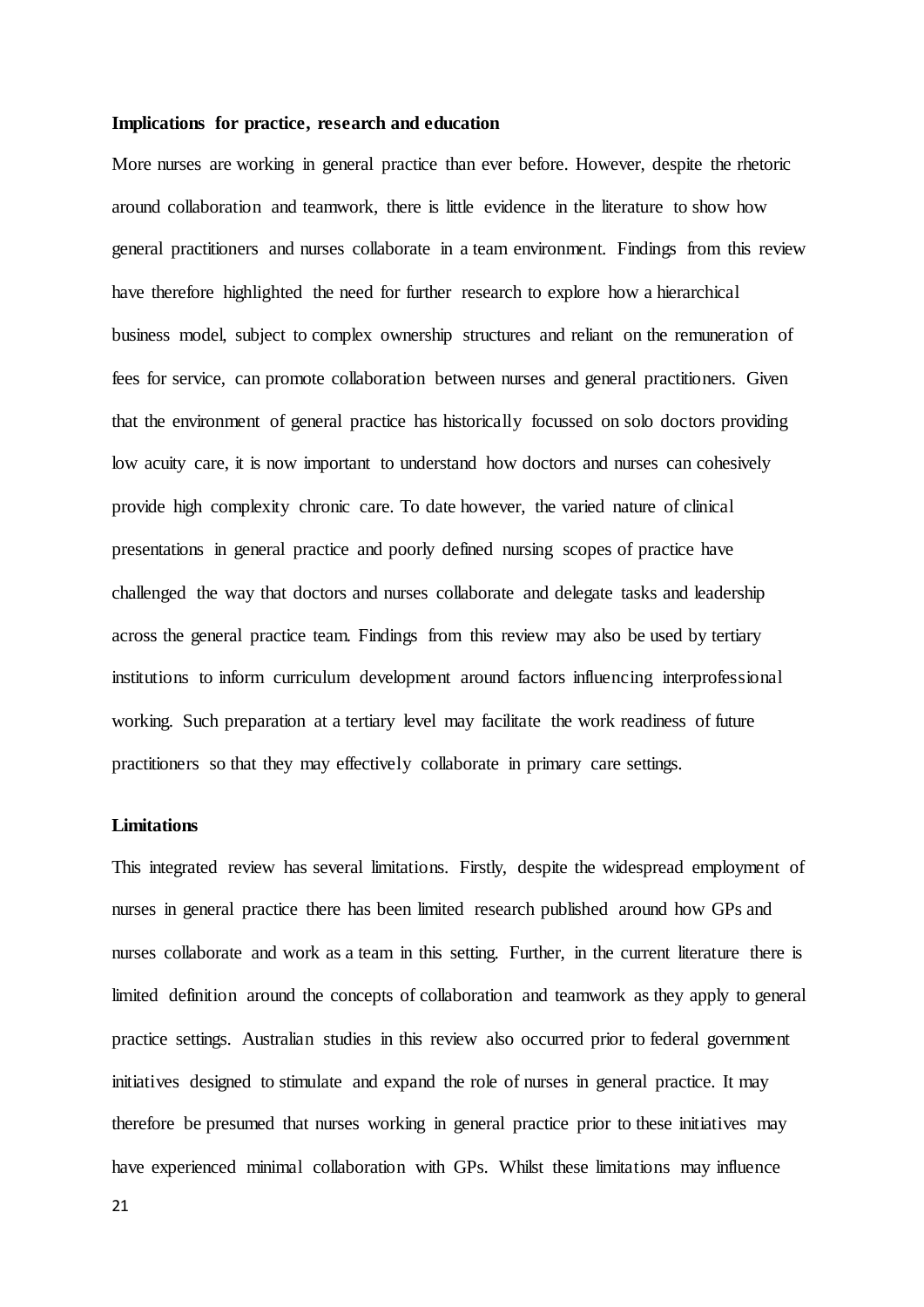the generalisability of the findings, this integrative review is the first review to examine factors which influence the way GPs and nurses collaborate and work as a team in general practice.

#### **CONCLUSION**

As the number of doctors entering and remaining in general practice declines, it is crucial that nurses are supported and encouraged to participate in decision-making processes and goal setting of the practice. Without the concerted support of GPs and clarity around the nurse's scope of practice, it is likely that nurses working in general practice will not receive recognition as a highly competent and respected interdisciplinary member of the general practice team. Further research exploring collaboration and teamwork between GPs and nurses working in general practice may provide insight into the issues which influence nursing leadership and staff retention in this hierarchical healthcare setting.

## **Conflict of Interest**

Nil conflicts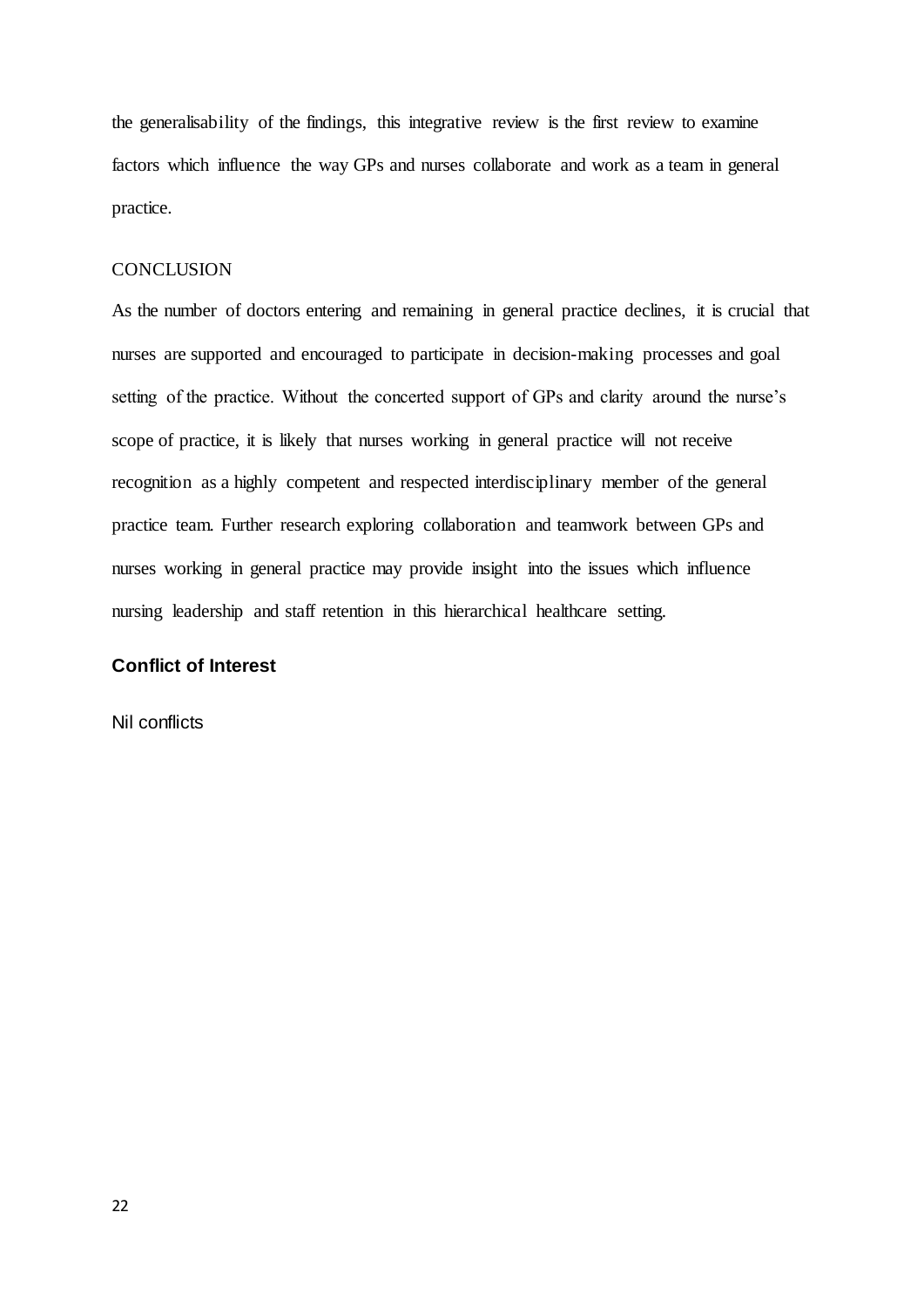## **Table 2:** Evidence Table

| Reference                | Focus                                                                                                                                    | Country  | Sample                                                                                                   | <b>Methods</b>                                         | Findings                                                                                                                                                                                                                                                                                                                                                     |
|--------------------------|------------------------------------------------------------------------------------------------------------------------------------------|----------|----------------------------------------------------------------------------------------------------------|--------------------------------------------------------|--------------------------------------------------------------------------------------------------------------------------------------------------------------------------------------------------------------------------------------------------------------------------------------------------------------------------------------------------------------|
| Akeroyd et al.<br>(2009) | Healthcare<br>professionals'<br>perception of<br>the nurses role<br>as it relates to<br>inter-<br>professional<br>collaboration<br>(IPC) | Canada   | Practices (3)<br>Managers (2)<br>Dietician (1)<br>Physician (11)<br>RN (6)<br>OT $(2)$<br>Pharmacist (1) | Qualitative<br><b>Interviews</b><br>and<br>observation | Role ambiguity: The RN's role in family practice is<br>1)<br>poorly contextualised or defined. Rather, it is defined by<br>tasks and blurred with the roles of other practice<br>members.<br>(2)<br>Trustworthiness: A critical factor in the collaboration<br>between physician and RN. Higher trustworthiness is<br>associated with greater collaboration. |
| Condon et al.<br>(2000)  | Areas of<br>effective<br>shared care<br>between GPs<br>and PNs                                                                           | ustralia | Practices (8)<br>GP (10)<br>Nurse (9)<br>NP(2)                                                           | Qualitative<br><b>Interviews</b>                       | GPs and practice nurses have effective working<br>1)<br>relationships that enhanced patient care.<br>2) Shared care was not found except around wound<br>management                                                                                                                                                                                          |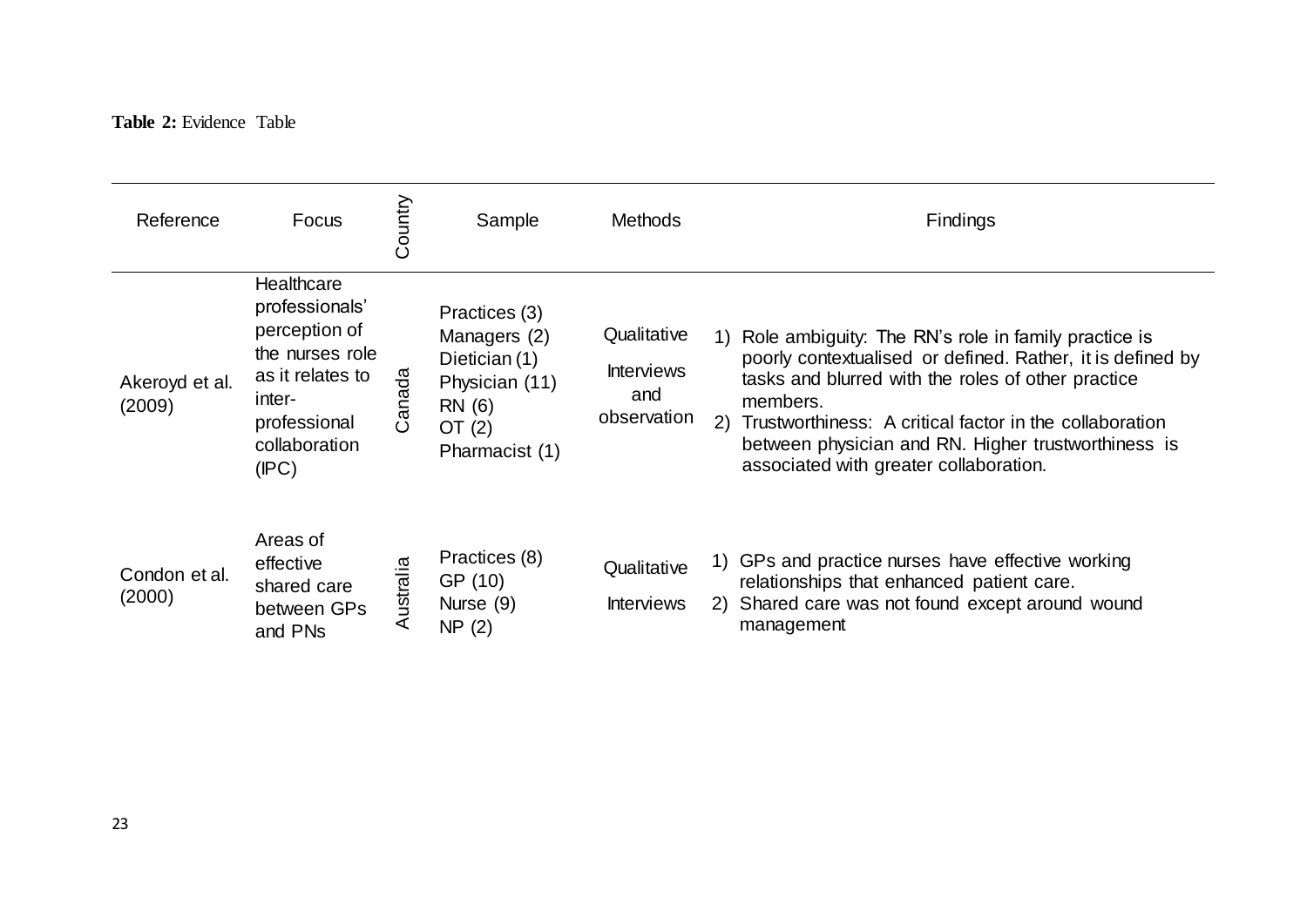| Reference                          | Focus                                                                   | Country         | Sample                                                                        | <b>Methods</b>                                                | Findings                                                                                                                                                                                                                                                                                                                                                            |
|------------------------------------|-------------------------------------------------------------------------|-----------------|-------------------------------------------------------------------------------|---------------------------------------------------------------|---------------------------------------------------------------------------------------------------------------------------------------------------------------------------------------------------------------------------------------------------------------------------------------------------------------------------------------------------------------------|
| Finlayson and<br>Raymont<br>(2012) | <b>Teamwork</b><br>between GPs<br>and PNs                               | Zealand<br>New. | Practices (276)<br>GPs (277)<br>PNs (384)                                     | Mixed<br>methods<br>Survey<br>& Interview                     | 1) New Zealand doctors and nurses see themselves as a<br>team.<br>2) The nature of work and business context lends itself to<br>a multidisciplinary style of teamwork.                                                                                                                                                                                              |
| Jaruseviciene<br>et al. (2013)     | Constituents of<br>teamwork in<br>primary health<br>care                | Lithuania       | GPs (29)<br>Community<br>Nurses (27)<br>(working in a<br>general<br>practice) | Qualitative<br>Focus<br>Groups                                | 1) GPs and nurses formed the basis of the PHC team;<br>Team synergy depended on having a commitment to<br>the team, trust, respect and to obey the GP;<br>Communication is important to teamwork;<br>3)<br>4) GPs dominated leadership in PHC teams;<br>5) Some GPs would like nurses to be more independent<br>yet nurses had to fulfil tasks delegated by the GP. |
| Lockwood<br>and Maguire<br>(2000)  | Establishing<br>professional<br>partnerships<br>between GPs<br>and PNs. | Australia       | GPs (21)<br>Nurses (5)<br>Managers (5)                                        | Mixed<br>methods<br>Survey,<br>interview<br>and case<br>study | 1) Nurses improved access and provided better quality of<br>care;<br>2) Inability to claim remuneration limited the services of<br>nurses;<br>3) Doctors and nurses reported improved knowledge of<br>the others profession.                                                                                                                                        |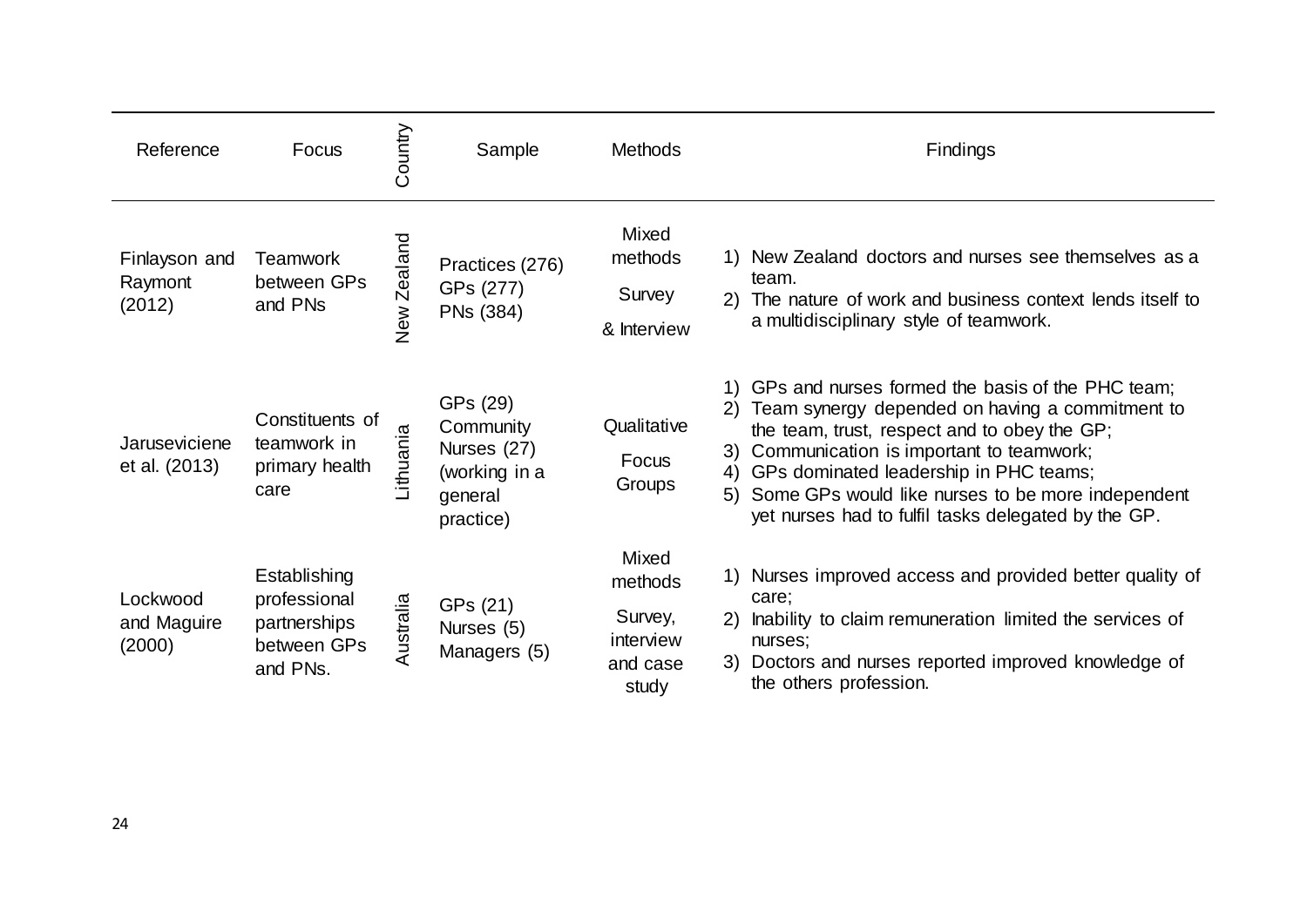| Reference               | Focus                                                                                                                              | Country                | Sample                                                                         | <b>Methods</b>                   | Findings                                                                                                                                                                                                                                                                                                                                                                                                          |
|-------------------------|------------------------------------------------------------------------------------------------------------------------------------|------------------------|--------------------------------------------------------------------------------|----------------------------------|-------------------------------------------------------------------------------------------------------------------------------------------------------------------------------------------------------------------------------------------------------------------------------------------------------------------------------------------------------------------------------------------------------------------|
| Pullon (2008)           | Attitudes and<br>perceptions<br>regarding the<br>roles and<br>relationships of<br>doctors and<br>nurses working<br>in primary care | ealand<br>Ñ<br>New<br> | 9 GPs<br>9 nurses                                                              | Qualitative<br><b>Interviews</b> | Effective interprofessional relations do exist in the New<br>1)<br>Zealand primary care setting, but not always.<br>2) Business roles and professional identify form the basis<br>of trust in interprofessional relationships<br>3) Professional identify is related to professional<br>competence which leads to professional respect and<br>enduring trust.                                                     |
| Pullon et al.<br>(2009) | Perceptions of<br>inter<br>professional<br>relationships,<br>teamwork, and<br>collaborative<br>patient care                        | Zealand<br>New         | 9 GPs<br>9 nurses                                                              | Qualitative<br><b>Interviews</b> | 1) Fee for service, task based funding models discourage<br>collaboration;<br>2) Teamwork was promoted when health services were<br>bulk billed rather than individual practitioners;<br>3) Uninterrupted time for meetings, open communication<br>and interprofessional respect promoted good<br>teamwork;<br>Salaried doctors and nurses facilitated teamwork;<br>4)<br>5)<br>Training in teamwork was limited. |
| Pullon et al.<br>(2011) | Feasibility of<br>implementing<br>a collaborative<br>care model                                                                    | Zealand<br>New<br>Z    | GPs (2)<br>Nurses (2)<br>Patients with at<br>least 2 chronic<br>conditions (4) | Qualitative<br><b>Interviews</b> | Good communication facilitated teamwork;<br>Trust and interprofessional respect were important to<br>2)<br>teamwork;<br>3) Clearly defined roles are a prerequisite for effective<br>teamwork;<br>Leadership should be shared and skill set dependent.                                                                                                                                                            |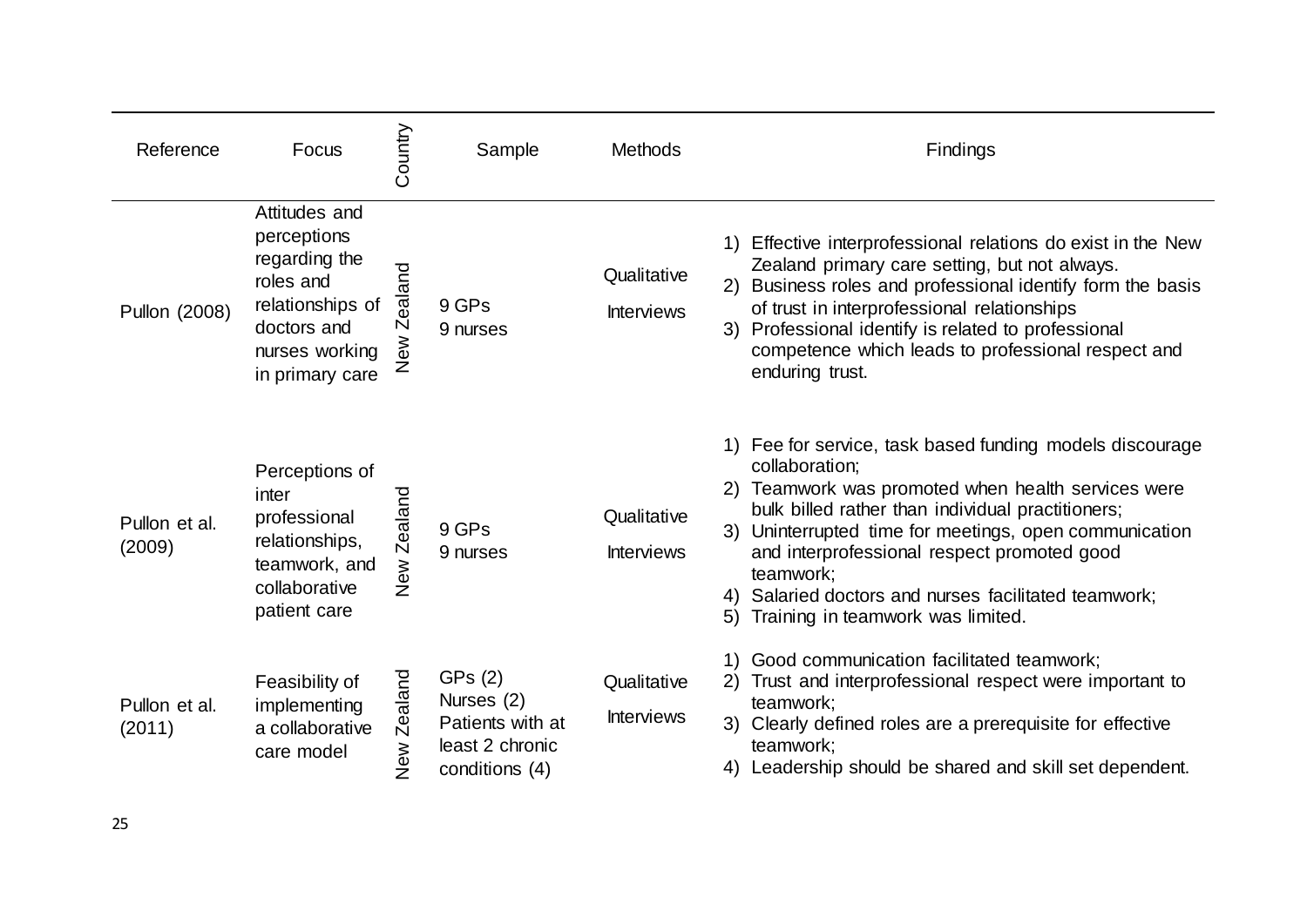| Reference                 | Focus                                                                                                                                  | Country   | Sample                                                                                                                     | <b>Methods</b>                                                                       |    | Findings                                                                                                                                                                                                                                                                                                                                                                                                   |
|---------------------------|----------------------------------------------------------------------------------------------------------------------------------------|-----------|----------------------------------------------------------------------------------------------------------------------------|--------------------------------------------------------------------------------------|----|------------------------------------------------------------------------------------------------------------------------------------------------------------------------------------------------------------------------------------------------------------------------------------------------------------------------------------------------------------------------------------------------------------|
| Rosemann et<br>al. (2006) | Involvement of<br>practice<br>nurses in<br>patient care,<br>possible areas<br>of increased<br>involvement<br>and existing<br>barriers. | Germany   | 20 GPs<br>20 Nurses<br>20 Patients                                                                                         | Qualitative<br><b>Interviews</b>                                                     |    | 1) Practice nurses are only marginally involved in the<br>treatment of patients.<br>2) GPs were sceptical about increasing the nurse's<br>involvement in patient care.<br>3) GPs complained about the nurse's education and lack<br>of medical knowledge.<br>4) Nurses were willing to be more involved but lacked<br>time, were overloaded with administrative work and<br>lacked professional knowledge. |
| Vedel et al.<br>(2013)    | Decision to<br>adopt -or not-<br>collaborative<br>team models                                                                          | France    | Phase 1:<br>primary care<br>physicians (175)<br>nurses $(59)$<br>Phase 2:<br>Primary care<br>physician (40)<br>Nurses (15) | Qualitative<br>Longitudinal<br>case study<br>Observation<br>and<br><b>Interviews</b> | 2) | 1) Nurses were more likely to adopt collaborative team<br>models than GPs.<br>Opinion leaders played a key role in the rate of<br>adopting collaborative team models.                                                                                                                                                                                                                                      |
| Willis et al.<br>(2000)   | Working<br>relationships<br>between GPs<br>and PNs                                                                                     | Australia | Practices (6)<br>GPs (10)<br>Nurses (9)<br>NP(2)                                                                           | Qualitative<br><b>Interviews</b>                                                     | 2) | Despite nurses being highly skill clinicians, shared care<br>is not a reality;<br>Questions emerged around the potential to expand the<br>practice nurses role.                                                                                                                                                                                                                                            |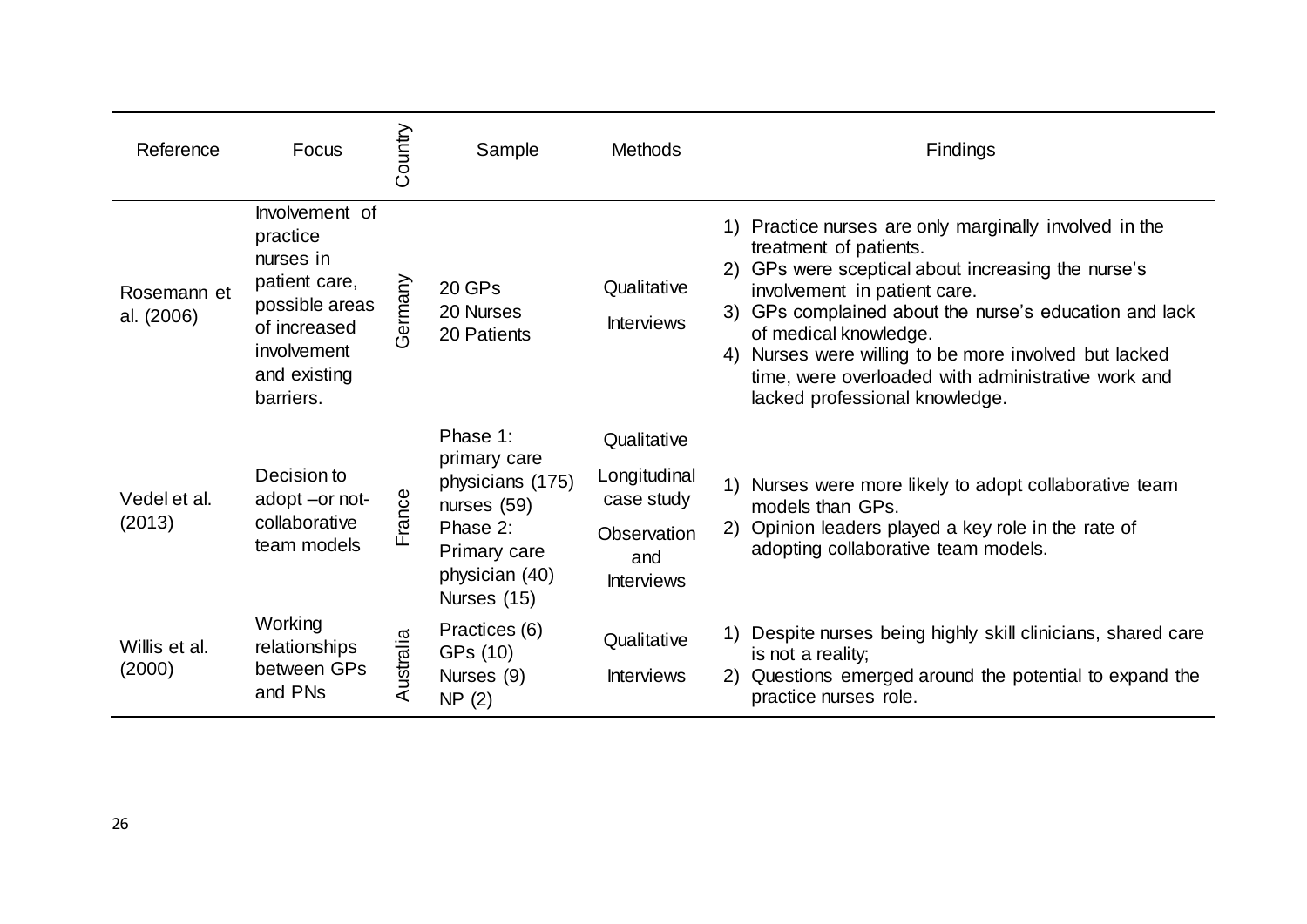## <span id="page-28-13"></span>**References**

- <span id="page-28-7"></span>Akeroyd, J., Oandasan, I., Alsaffar, A., Whitehead, C. & Lingard, L. (2009) Perceptions of the role of the registered nurse in an urban interprofessional academic family practice setting. *Canadian Journal of Nursing Leadership,* **22**(2), 73-84.
- <span id="page-28-11"></span>Al Sayah, F., Szafran, O., Robertson, S., Bell, N.R. & Williams, B. (2014) Nursing perspectives on factors influencing interdisciplinary teamwork in the Canadian primary care setting. *Journal of Clinical Nursing,* **23**(19-20), 2968-2979.
- <span id="page-28-8"></span>Almost, J. & Laschinger, H.K.S. (2002) Workplace empowerment, collaborative work relationships and job strain in nurse practitioners. *Journal of the American Academy of Nurse Practitioners,* **14**(9), 408-420.
- <span id="page-28-3"></span>Altschuler, J., Margolius, D., Bodenheimer, T. & Grumbach, K. (2012) Estimating a reasonable patient panel size for primary care physicians with team-based task delegation. *Annals Family Medicine,* **10**(5), 396-400.
- <span id="page-28-2"></span>AMLA (2012) General Practice Nurse Recruitment and Orientation Resource: A guide for general practices, nurses and Medicare Locals. Australian Medicare Local Alliance, Canberra.
- <span id="page-28-12"></span>ANF (2005) Competency standards for nurses in general practice. Australian Nursing Federation, Melbourne.
- <span id="page-28-4"></span>Barrett, J., Curran, V., Glynn, L. & Godwin, M. (2007) CHSRF Synthesis: Interprofessional Collaboration and Quality Primary Healthcare. Ontario.
- <span id="page-28-10"></span>Bernard, D., Hermiz, O., Powell Davies, G., Proudfoot, J., Zwar, N. & Harris, M. (2005) Teamwork for chronic disease care: Case studies from general practice. Centre for General Practice Integration Studies, Sydney.
- <span id="page-28-1"></span>Bodenheimer, T.S. & Smith, M.D. (2013) Primary care: Proposed solutions to the physician shortage without training more physicians. *Health Affairs,* **32**(11), 1881-1886.
- <span id="page-28-6"></span>Braun, V. & Clarke, V. (2006) Using thematic analysis in psychology. *Qualitative Research in Psychology,* **3**(2), 77-101.
- <span id="page-28-0"></span>Chamberlain, R. (2010) The GP workforce: What lies ahead? *New Zealand Casebook,* **18**(3), 7-9.
- <span id="page-28-9"></span>Chan, B.C., Perkins, D., Wan, Q., Zwar, N., Daniel, C., Crookes, P., Harris, M.F. & Team-link project, t. (2010) Finding common ground? Evaluating an intervention to improve teamwork among primary health-care professionals. *International Journal for Quality in Health Care,* **22**(6), 519-24.
- <span id="page-28-5"></span>Choi, B. & Pak, A. (2006) Multidisciplinarity, interdisciplinarity and transdisciplinarity in health research, services, education and policy: 1. Definitions, objectives and evidence of effectiveness. *Clinical & Investigative Medicine,* **29**(6), 351- 364.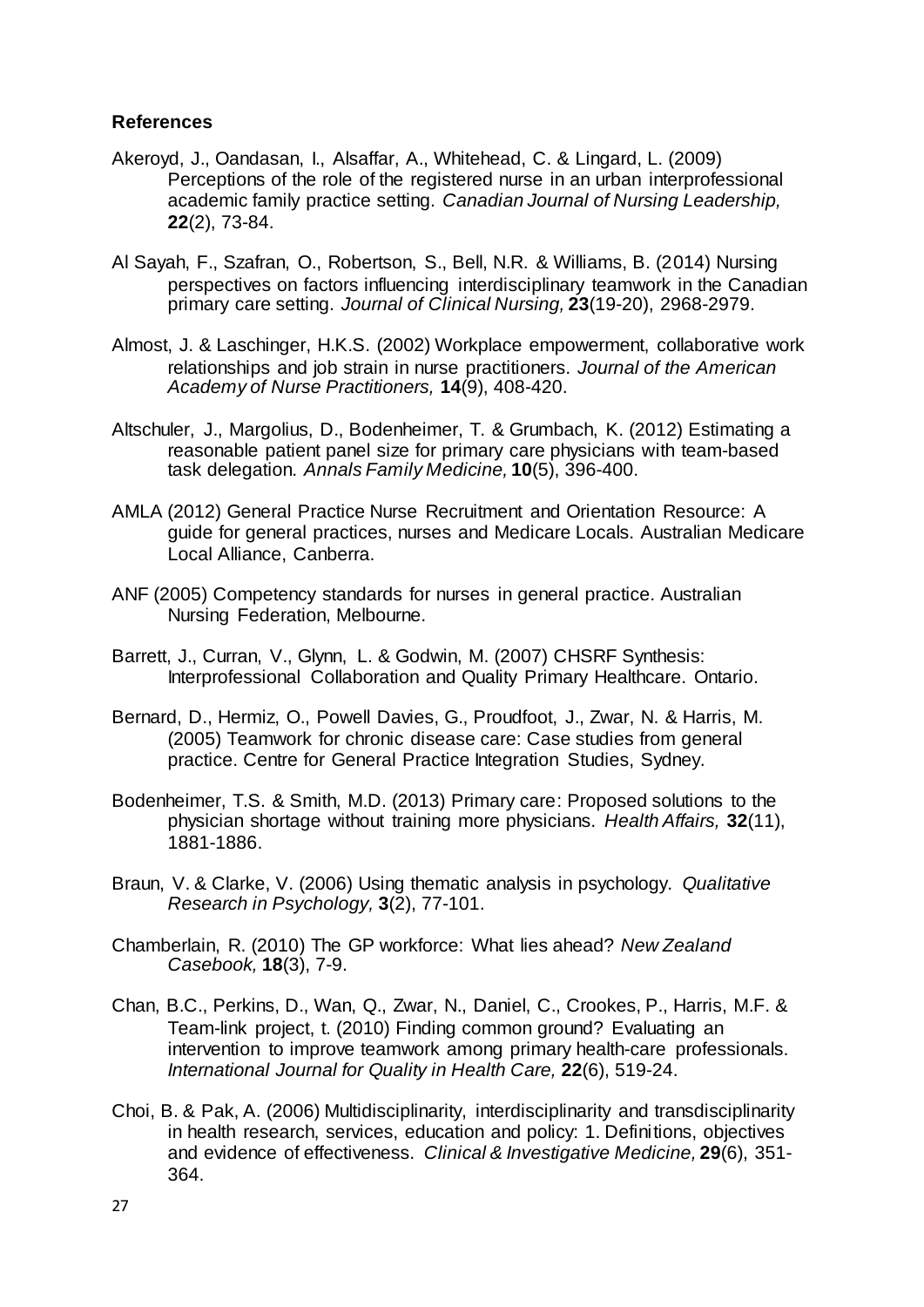- <span id="page-29-14"></span><span id="page-29-9"></span>Clarin, O.A. (2007) Strategies to overcome barriers to effective nurse practitioner and physician collaboration. *Journal for Nurse Practitioners,* **3**(8), 538-548.
- <span id="page-29-15"></span><span id="page-29-5"></span>Condon, J., Willis, E. & Litt, J. (2000) The role of the practice nurse. An exploratory study. *Australian family physician,* **29**(3), 272-277.
- <span id="page-29-7"></span>Conn, V.S., Isaramalai, S., Rath, S., Jantarakupt, P., Wadhawan, R. & Dash, Y. (2003) Beyond MEDLINE for literature searches. *Journal of Nursing Scholarship,* **35**(2), 177-182.
- <span id="page-29-3"></span>Crampton, P. (2005) The ownership elephant: Ownership and communitygovernance in primary care. *The New Zealand medical journal,* **118**(1222), U1663.
- <span id="page-29-4"></span>D'Amour, D., Ferrada-Videla, M., San Martin Rodriguez, L. & Beaulieu, M.-D. (2005) The conceptual basis for interprofessional collaboration: Core concepts and theoretical frameworks. *Journal of Interprofessional Care,* **19**(s1), 116-131.
- <span id="page-29-8"></span>Dey, R.M., de Vries, M.J.W. & Bosnic-Anticevich, S. (2011) Collaboration in chronic care: Unpacking the relationship of pharmacists and general medical practitioners in primary care. *International Journal of Pharmacy Practice,* **19**(1), 21-29.
- <span id="page-29-6"></span>Finlayson, M. & Raymont, A. (2012) Teamwork-general practitioners and practice nurses working together in New Zealand. *Journal of Primary Health Care,* **4**(2), 150-155.
- <span id="page-29-10"></span>Frost, D.W., Toubassi, D. & Detsky, A.S. (2012) Rethinking the consultation process: Optimizing collaboration between primary care physicians and specialists. *Canadian Family Physician,* **58**(8), 825-828.
- <span id="page-29-2"></span>Fuller, J., Koehne, K., Verrall, C.C., Szabo, N., Bollen, C. & Parker, S. (2014) Building chronic disease management capacity in General Practice: The South Australian GP Plus Practice Nurse Initiative. *Collegian,* **In Press**.
- <span id="page-29-11"></span>General Practice Supervisors Australia (2014) Vertical and Horizontal Learning Integration in General Practice. GPSA, Australia.
- <span id="page-29-12"></span>Goldman, J., Meuser, J., Rogers, J., Lawrie, L. & Reeves, S. (2010) Interprofessional collaboration in family health teams: An Ontario-based study. *Canadian Family Physician,* **56**(10), e368-e374.
- <span id="page-29-0"></span>Grover, A. & Niecko-Najjum, L.M. (2013) Primary care teams: Are we there yet? Implications for workforce planning. *Journal of the Association of American Medical Colleges,* **88**(12), 1827-1829.
- <span id="page-29-1"></span>Gutkin, C. (2008) Family physician shortages: Are nurses the answer? *Canadian Family Physician,* **54**(3), 479, 480.
- <span id="page-29-13"></span>Halcomb, E., Davidson, P., Salamonson, Y., Ollerton, R. & Griffiths, R. (2008a) Nurses in Australian general practice: Implications for chronic disease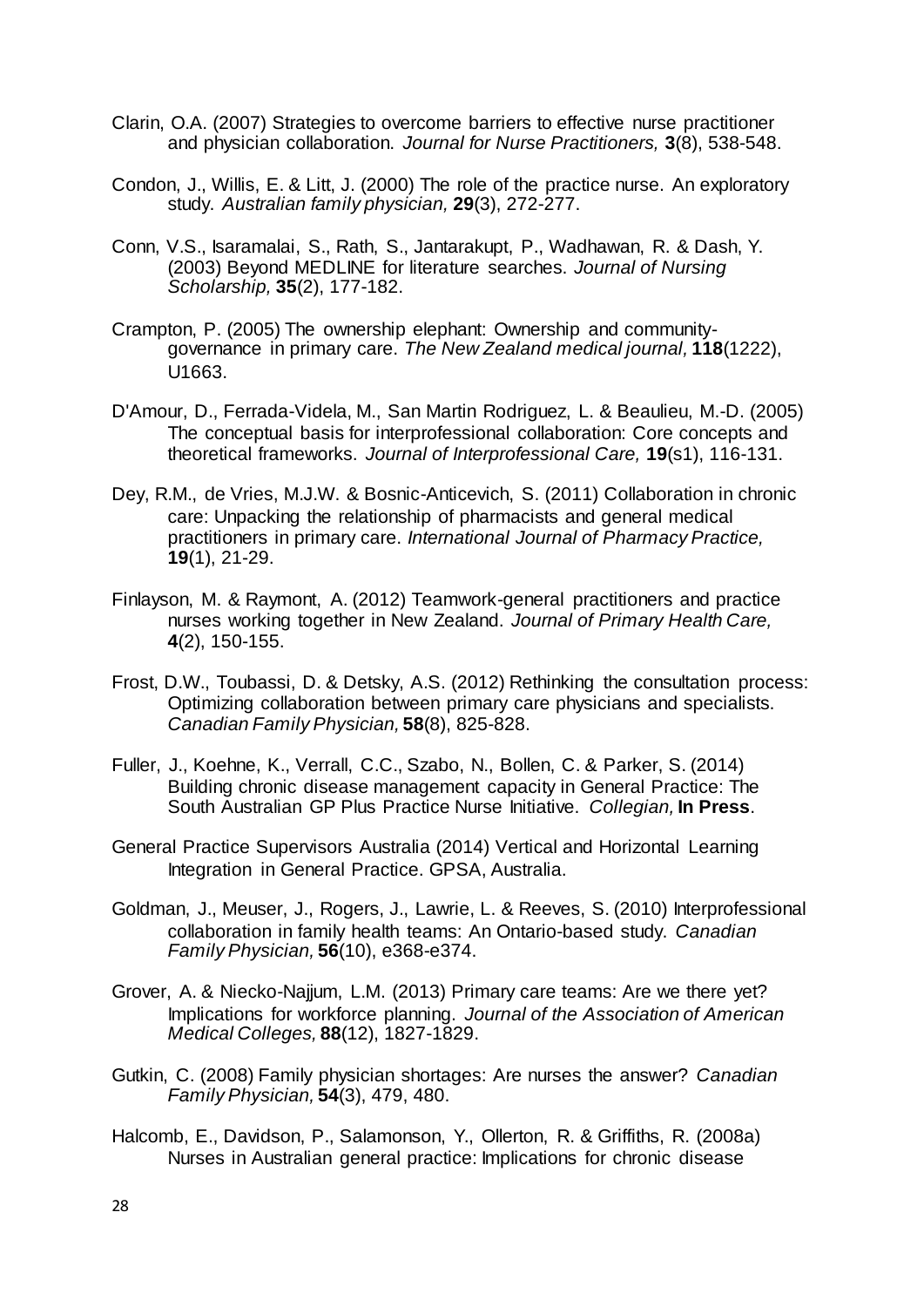management. *Journal of Nursing and Healthcare of Chronic Illness in association with Journal of Clinical Nursing,* **17**(5A), 6-15.

- <span id="page-30-12"></span><span id="page-30-11"></span>Halcomb, E.J., Davidson, P.M. & Patterson, E. (2008b) Promoting leadership & management in Australian general practice nursing: What will it take? (invited paper). *Journal of Nursing Management,* **16**(7), 846-852.
- <span id="page-30-5"></span>Halcomb, E.J., Patterson, E. & Davidson, P.M. (2006) Evolution of practice nursing in Australia. *Journal of Advanced Nursing,* **55**(3), 388-390.
- <span id="page-30-2"></span>Harrison, C. & Britt, H. (2011) General practice: Workforce gaps now and in 2020. *Australian Family Physician,* **40**(1/2), 12-5.
- <span id="page-30-0"></span>HWA (2012) Health Workforce 2025: Doctors, Nurses and Midwives – Volume 1. Health Workforce Australia, South Australia.
- <span id="page-30-1"></span>Jacobson, P. (2012) Evidence Synthesis for the Effectiveness of Interprofessional Teams in Primary Care. Canadian Health Services Research Foundation, Ottawa.
- <span id="page-30-4"></span>Jansen, L. (2008) Collaborative and Interdisciplinary Health Care Teams: Ready or Not? *Journal of Professional Nursing,* **24**(4), 218-227.
- <span id="page-30-8"></span>Jaruseviciene, L., Liseckiene, I., Valius, L., Kontrimiene, A., Jarusevicius, G. & Lapao, L.V. (2013) Teamwork in primary care: Perspectives of general practitioners and community nurses in Lithuania. *BMC Family Practice,* **14**(1), 118.
- <span id="page-30-13"></span><span id="page-30-10"></span>Jove, A.M., Fernandez, A., Hughes, C., Guillen-Sola, M., Rovira, M. & Rubio-Valera, M. (2014) Perceptions of collaboration between general practitioners and community pharmacists: Findings from a qualitative study based in Spain. *J Interprof Care*.
- <span id="page-30-6"></span>Körner, M. (2010) Interprofessional teamwork in medical rehabilitation: a comparison of multidisciplinary and interdisciplinary team approach. *Clinical rehabilitation,* **24**(8), 745-755.
- <span id="page-30-7"></span>Letts, L., Wilkins, S., Law, M., Stewart, D., Bosch, J. & Westmorland, M. (2007) Guidelines for critical review form: Qualitative studies (Version 2.0). *Hamilton: McMaster University. Accès: [http://fhs.](http://fhs/) mcmaster. ca/rehab/ebp/pdf/qualguidelines. pdf (consulté le 5/1/2012)*.
- <span id="page-30-3"></span>Liedvogel, M., Haesler, E. & Anderson, K. (2013) Who will be running your practice in 10 years?: Supporting GP registrars' awareness and knowledge of practice ownership. *Australian family physician,* **42**(5), 333-336.
- <span id="page-30-9"></span>Lockwood, A. & Maguire, F. (2000) General practitioners and nurses collaborating in general practice. *Australian Journal of Primary Health - Interchange,* **6**(2), 19- 29.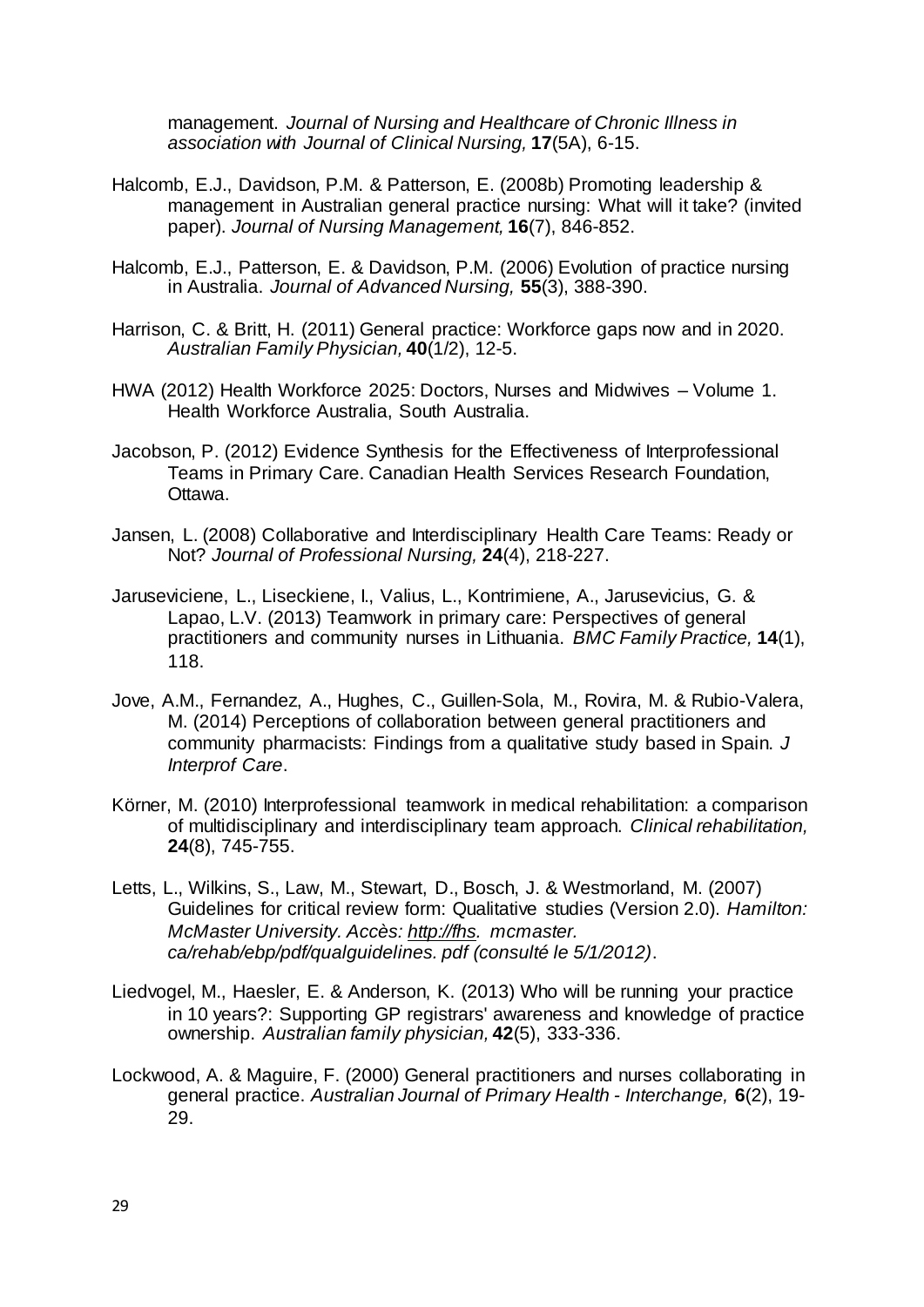- <span id="page-31-10"></span>MacNaughton, K., Chreim, S. & Bourgeault, I.L. (2013) Role construction and boundaries in interprofessional primary health care teams: A qualitative study. *Bmc Health Services Research,* **13**.
- <span id="page-31-4"></span>McCann, T.V. & Baker, H. (2003) Models of mental health nurse-general practitioner liaison: promoting continuity of care. *Journal of Advanced Nursing,* **41**(5), 471- 479.
- <span id="page-31-1"></span>McCarthy, G., Cornally, N., Moran, J. & Courtney, M. (2012) Practice nurses and general practitioners: Perspectives on the role and future development of practice nursing in Ireland. *J Clin Nurs,* **21**(15-16), 2286-95.
- <span id="page-31-3"></span>Meads, G., Ashcroft, J., Barr, H., Scott, R. & Wild, A. (2005) *The Case for Interprofessional Collaboration: In Health and Social Care,* Wiley-Blackwell, Oxford.
- <span id="page-31-2"></span>Mitchell, R., Parker, V., Giles, M. & White, N. (2010) Toward realizing the potential of diversity in composition of interprofessional health care teams: an examination of the cognitive and psychosocial dynamics of interprofessional collaboration. *Medical care research and review : MCRR,* **67**(1), 3-26.
- <span id="page-31-12"></span><span id="page-31-0"></span>OECD (2008) OECD Health Policy Studies. The looming crisis In the Health workforce: How can OECD countries respond? Organisation for economic cooperation and development,, France.
- <span id="page-31-13"></span><span id="page-31-6"></span>Pfaff, K., Baxter, P., Jack, S. & Ploeg, J. (2014) An integrative review of the factors influencing new graduate nurse engagement in interprofessional collaboration. *Journal of Advanced Nursing,* **70**(1), 4-20.
- <span id="page-31-14"></span><span id="page-31-11"></span>Phillips, C., Pearce, C., Dwan, K., Hall, S., Porritt, J., Yates, R., Kljakovic, M. & Bonnie Sibbald (2008) Charting new roles for Australian general practice nurses: Abridged Report of the Australian general practice nurse study. APHCRI,, Canberra.
- <span id="page-31-5"></span>Pluye, P., Gagnon, M., Griffiths, F. & Johnson-Lafleur, J. (2009) A scoring system for appraising mixed methods research and concomitantly appraising qualitative, quantitative and mixed methods primary studies in Mixed Studies Reviews. *International Journal of Nursing Studies,* **46**(4), 529-546.
- <span id="page-31-7"></span>Pullon, S. (2008) Competence, respect and trust: Key features of successful interprofessional nurse-doctor relationships. *Journal of Interprofessional Care,* **22**(2), 133-147.
- <span id="page-31-8"></span>Pullon, S., McKinlay, E. & Dew, K. (2009) Primary health care in New Zealand: The impact of organisational factors on teamwork. *British Journal of General Practice,* **59**(560), 191-191.
- <span id="page-31-9"></span>Pullon, S., McKinlay, E., Stubbe, M., Todd, L. & Badenhorst, C. (2011) Patients' and health professionals' perceptions of teamwork in primary care. *Journal of Primary Health Care,* **3**(2), 128-135.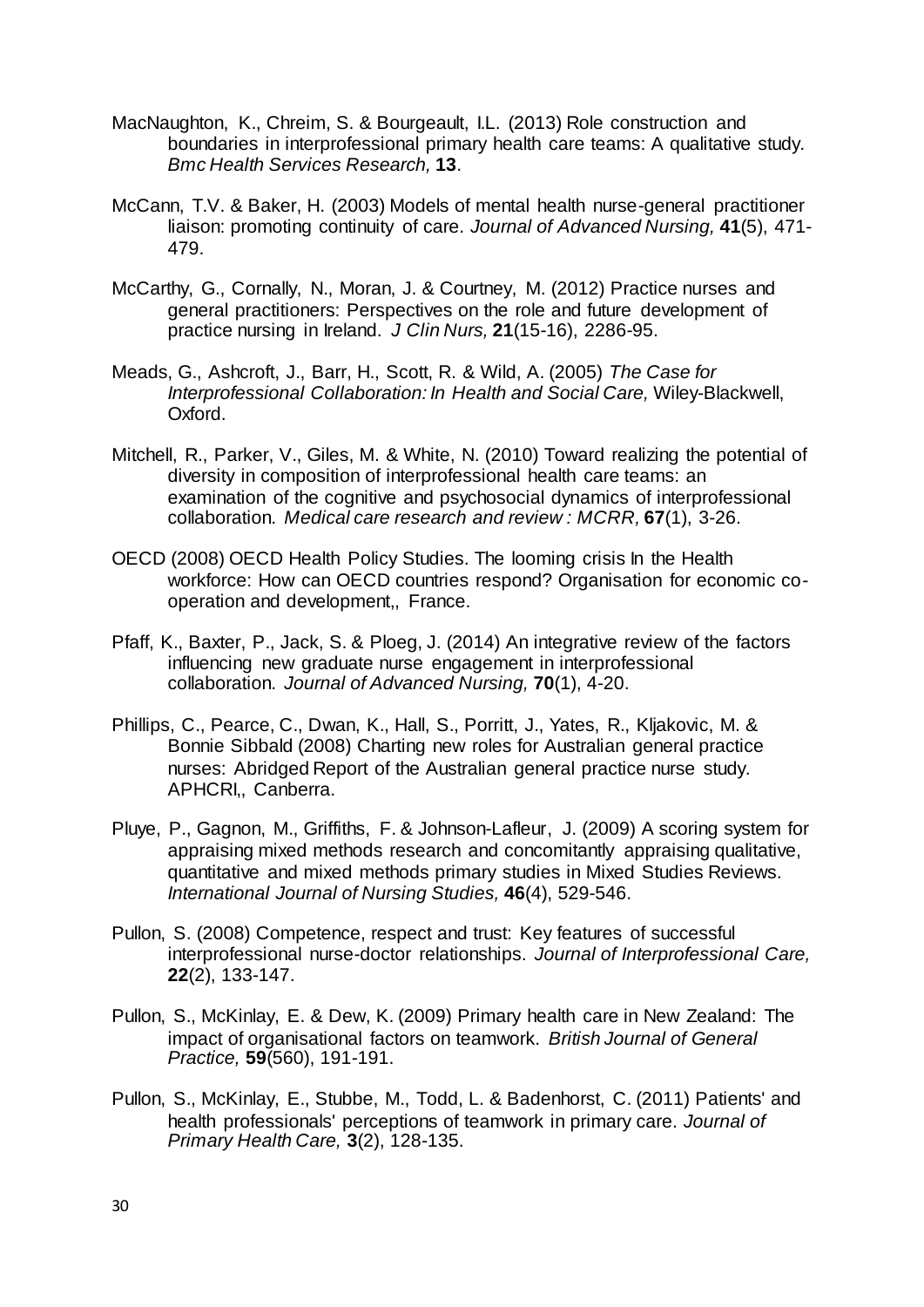- <span id="page-32-13"></span><span id="page-32-8"></span>Rosemann, T., Joest, K., Korner, T., Schaefert, R., Heiderhoff, M. & Szecsenyi, J. (2006) How can the practice nurse be more involved in the care of the chronically ill? The perspectives of GPs, patients and practice nurses. *BMC Family Practice,* **7**(1), 14.
- <span id="page-32-4"></span>Royal College of General Practitioners (2013) The 2022 GP: Compendium of evidence. RCGP, London.
- <span id="page-32-9"></span>Schadewaldt, V., McInnes, E., Hiller, J.E. & Gardner, A. (2013) Views and experiences of nurse practitioners and medical practitioners with collaborative practice in primary health care - An integrative review. *BMC Family Practice,* **14**.
- <span id="page-32-3"></span>Schwartz, M.D. (2012) Health Care Reform and the Primary Care Workforce Bottleneck. *Journal of General Internal Medicine,* **27**(4), 469-472.
- <span id="page-32-11"></span>Sibbald, B. (2003) Keynote address: Nurses in general practice: An evolution in primary care: Paper presented at the General Practice and Primary Health Care Research Conference
- <span id="page-32-14"></span>In *Primary Health Care Research - Evolution or Revolution?*Canberra, ACT (June 19-20).
- <span id="page-32-5"></span>Taggart, J., Schwartz, A., Harris, M.F., Perkins, D., Davies, G.P., Proudfoot, J., Fanaian, M. & Crookes, P. (2009) Facilitating teamwork in general practice: Moving from theory to practice. *Australian Journal of Primary Health,* **15**(1), 24-28.
- <span id="page-32-1"></span>Teljeur, C., Thomas, S., O'Kelly, F.D. & O'Dowd, T. (2010) General practitioner workforce planning: assessment of four policy directions. *BMC health services research,* **10**(1), 148-148.
- <span id="page-32-12"></span>Thornhill, J., Dault, M. & Clements, D. (2008) Ready, set... collaborate? The evidence says 'go,' so what's slowing adoption of inter-professional collaboration in primary healthcare? *Healthcare quarterly (Toronto, Ont.),* **11**(2), 14-16.
- <span id="page-32-7"></span>Vedel, I., Ghadi, V., De Stampa, M., Routelous, C., Bergman, H., Ankri, J. & Lapointe, L. (2013) Diffusion of a collaborative care model in primary care: A longitudinal qualitative study. *BMC Famly Practice,* **14**, 3.
- <span id="page-32-10"></span>Walker, L. (2006) Practice nurses: Working smarter in general practice. *Australian Family Physician,* **35**(1-2), 20-22.
- <span id="page-32-6"></span>Whittemore, R. (2005) Combining evidence in nursing research: Methods and implications. *Nursing research,* **54**(1), 56-62.
- <span id="page-32-0"></span>Whittemore, R. & Knafl, K. (2005) The integrative review: Updated methodology. *Journal of advanced nursing,* **52**(5), 546-553.
- <span id="page-32-2"></span>Willard-Grace, R., Hessler, D., Rogers, E., Dubé, K., Bodenheimer, T. & Grumbach, K. (2014) Team structure and culture are associated with lower burnout in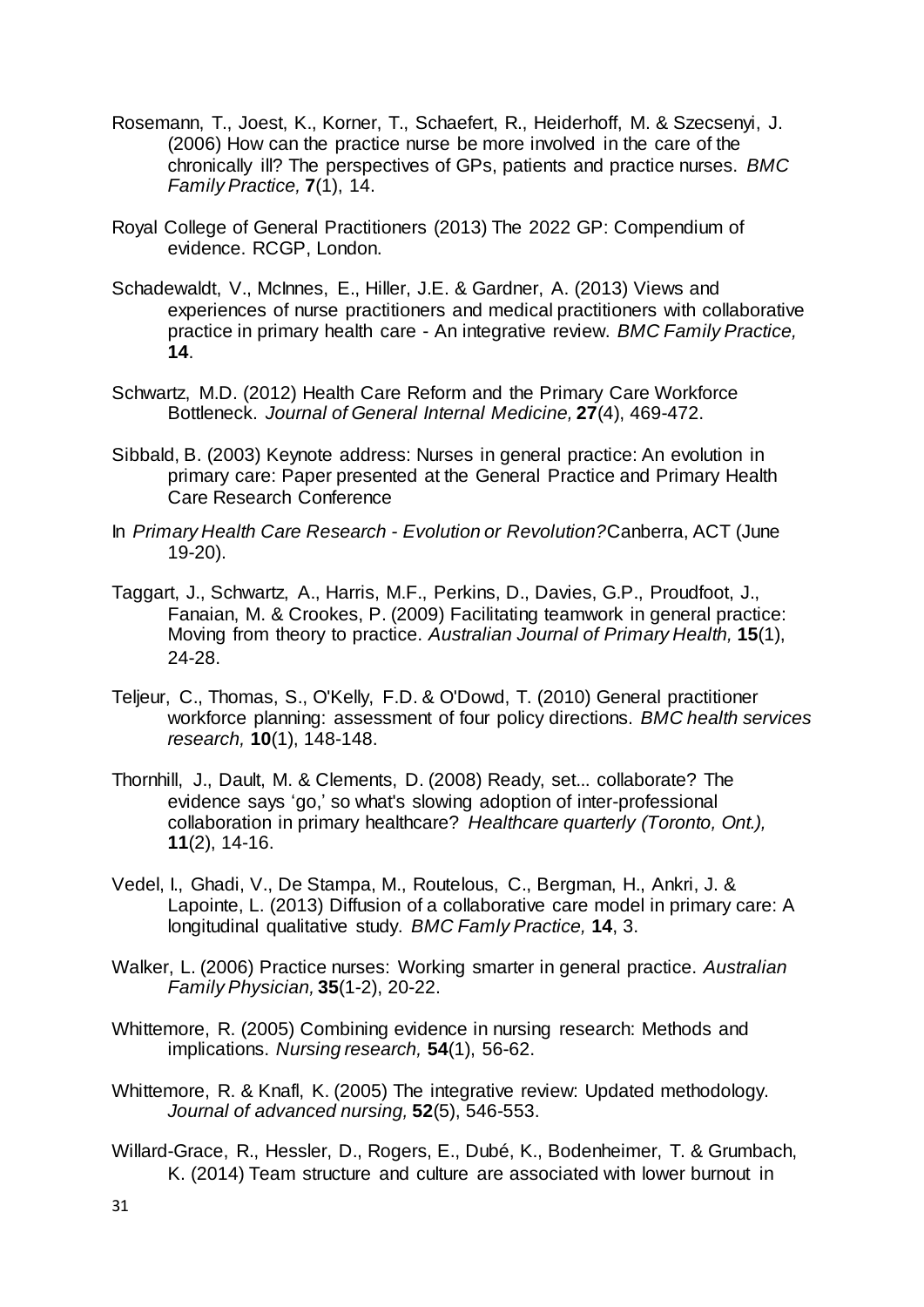<span id="page-33-3"></span>primary care. *Journal of the American Board of Family Medicine,* **27**(2), 229- 238.

- <span id="page-33-2"></span>Willis, E., Judith, C. & Litt, J. (2000) Working relationships between practice nurses and general practitioners in Australia: A critical analysis. *Nursing Inquiry,* **7**(4), 239-247.
- <span id="page-33-1"></span>Xyrichis, A. & Ream, E. (2008) Teamwork: A concept analysis. *Journal of Advanced Nursing,* **61**(2), 232-241.
- <span id="page-33-0"></span>Zwarenstein, M., Goldman, J. & Reeves, S. (2009) Interprofessional collaboration: Effects of practice-based interventions on professional practice and healthcare outcomes. *Cochrane Database of Systematic Reviews,* (3).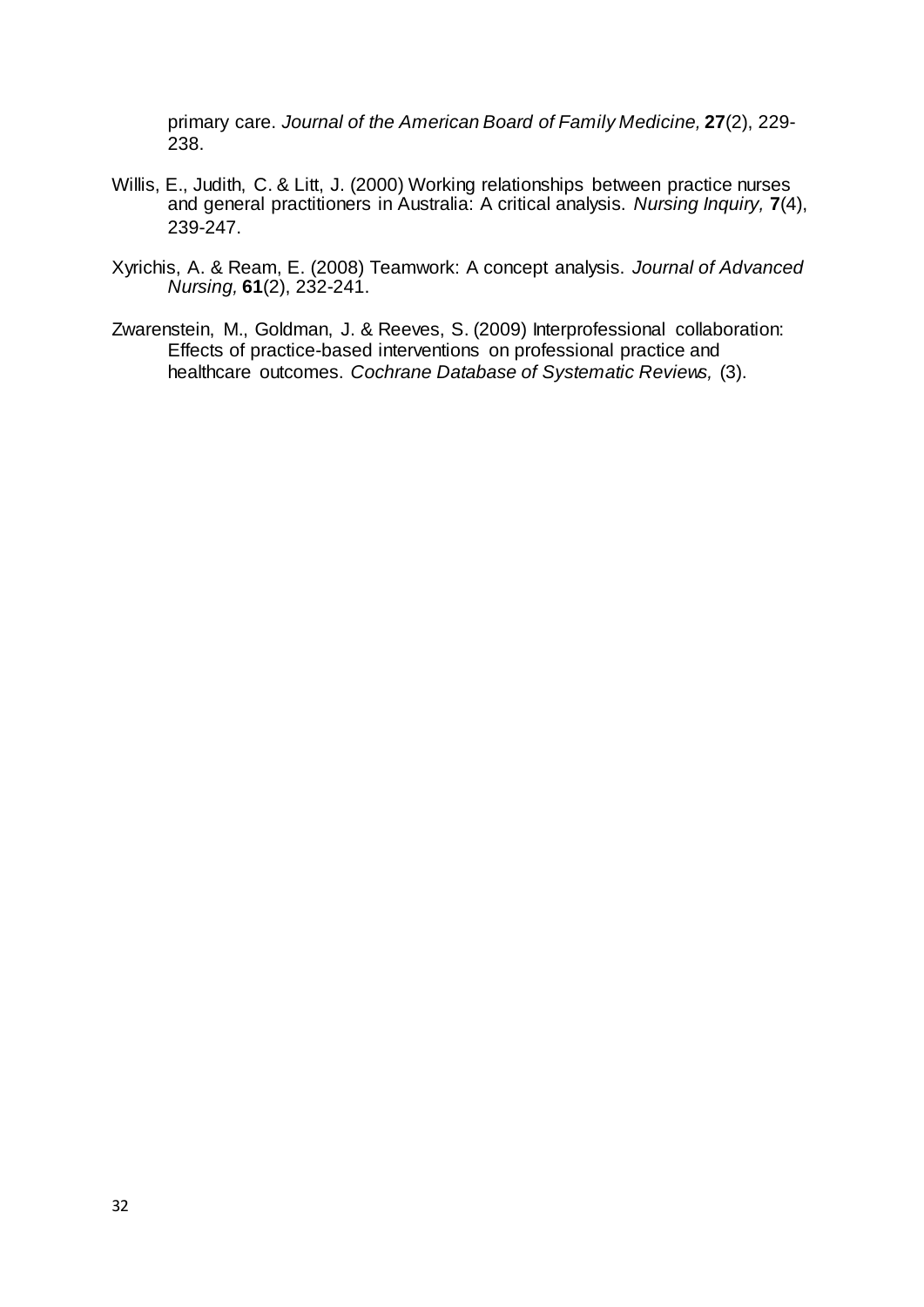# **Table 1.** Eligibility Criteria

| <b>Inclusion criteria</b>                                                                                                                                                                                                                   | <b>Exclusion criteria</b>                                                                                                                                                                                                                                                                                                                                                             |
|---------------------------------------------------------------------------------------------------------------------------------------------------------------------------------------------------------------------------------------------|---------------------------------------------------------------------------------------------------------------------------------------------------------------------------------------------------------------------------------------------------------------------------------------------------------------------------------------------------------------------------------------|
| Paper reports on collaboration or<br>teamwork between a nurse and a<br>doctor working in general practice.<br>• Published between January 2000-<br>May 2014.<br>Published in a peer-reviewed journal.<br>Published in the English Language. | Unable to isolate or extract data<br>around collaboration or teamwork<br>between the GP and nurse working<br>in general practice.<br>Paper examines collaboration or<br>$\bullet$<br>teamwork between GP and<br>consumers, nurse practitioners or<br>other allied health professionals.<br>Discussion papers, literature<br>$\bullet$<br>reviews, anecdotal reports or<br>editorials. |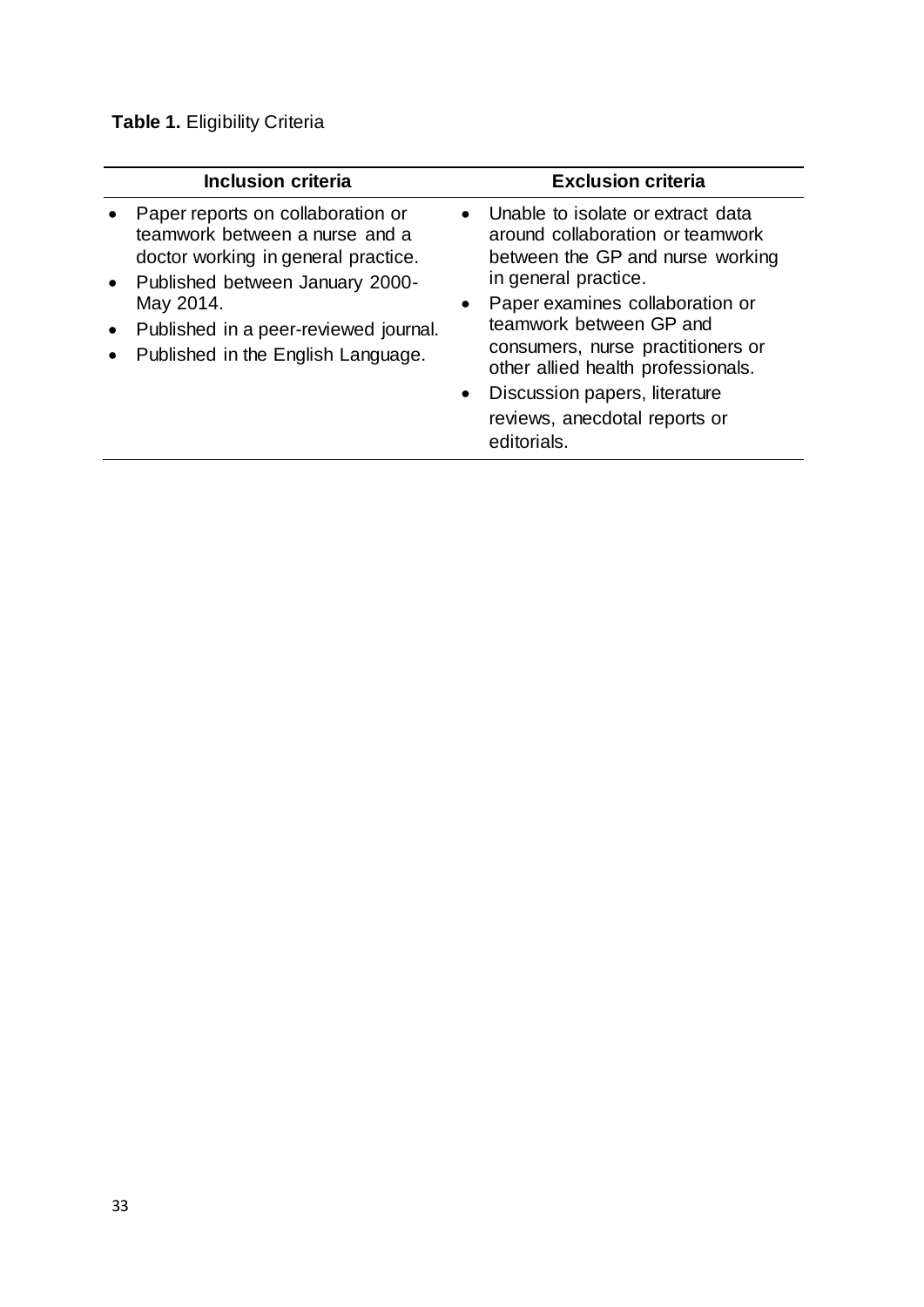# **Table 2:** Evidence Table

| Reference                          | Focus                                                                                                                                    | Country     | Sample                                                                                                   | <b>Methods</b>                                         | Findings                                                                                                                                                                                                                                                                                                                                              |
|------------------------------------|------------------------------------------------------------------------------------------------------------------------------------------|-------------|----------------------------------------------------------------------------------------------------------|--------------------------------------------------------|-------------------------------------------------------------------------------------------------------------------------------------------------------------------------------------------------------------------------------------------------------------------------------------------------------------------------------------------------------|
| Akeroyd et al.<br>(2009)           | Healthcare<br>professionals'<br>perception of<br>the nurses role<br>as it relates to<br>inter-<br>professional<br>collaboration<br>(IPC) | Canada      | Practices (3)<br>Managers (2)<br>Dietician (1)<br>Physician (11)<br>RN (6)<br>OT $(2)$<br>Pharmacist (1) | Qualitative<br><b>Interviews</b><br>and<br>observation | 3) Role ambiguity: The RN's role in family practice is<br>poorly contextualised or defined. Rather, it is defined by<br>tasks and blurred with the roles of other practice<br>members.<br>4) Trustworthiness: A critical factor in the collaboration<br>between physician and RN. Higher trustworthiness is<br>associated with greater collaboration. |
| Condon et al.<br>(2000)            | Areas of<br>effective<br>shared care<br>between GPs<br>and PNs                                                                           | Australia   | Practices (8)<br>GP (10)<br>Nurse (9)<br>NP(2)                                                           | Qualitative<br><b>Interviews</b>                       | 3) GPs and practice nurses have effective working<br>relationships that enhanced patient care.<br>4) Shared care was not found except around wound<br>management                                                                                                                                                                                      |
| Finlayson and<br>Raymont<br>(2012) | <b>Teamwork</b><br>between GPs<br>and PNs                                                                                                | New Zealand | Practices (276)<br>GPs (277)<br>PNs (384)                                                                | Mixed<br>methods<br>Survey<br>& Interview              | 3) New Zealand doctors and nurses see themselves as a<br>team.<br>4) The nature of work and business context lends itself to<br>a multidisciplinary style of teamwork.                                                                                                                                                                                |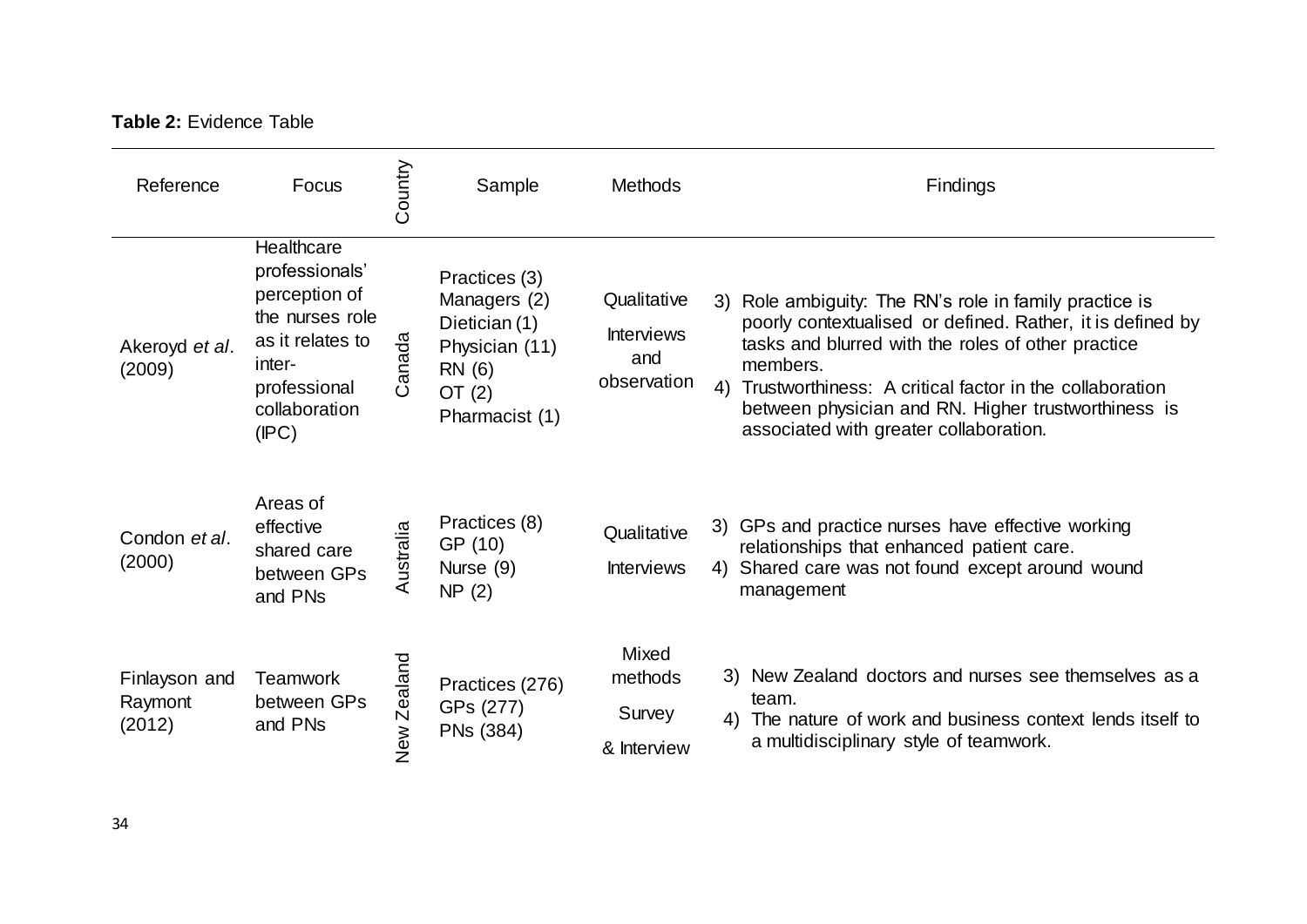| Reference                         | Focus                                                                                                                              | Country                                  | Sample                                                                        | <b>Methods</b>                                                | Findings                                                                                                                                                                                                                                                                                                                                                                |
|-----------------------------------|------------------------------------------------------------------------------------------------------------------------------------|------------------------------------------|-------------------------------------------------------------------------------|---------------------------------------------------------------|-------------------------------------------------------------------------------------------------------------------------------------------------------------------------------------------------------------------------------------------------------------------------------------------------------------------------------------------------------------------------|
| Jaruseviciene<br>et al. (2013)    | Constituents of<br>teamwork in<br>primary health<br>care                                                                           | Lithuania                                | GPs (29)<br>Community<br>Nurses (27)<br>(working in a<br>general<br>practice) | Qualitative<br>Focus<br>Groups                                | 6) GPs and nurses formed the basis of the PHC team;<br>7) Team synergy depended on having a commitment to<br>the team, trust, respect and to obey the GP;<br>Communication is important to teamwork;<br>8)<br>9) GPs dominated leadership in PHC teams;<br>10) Some GPs would like nurses to be more independent<br>yet nurses had to fulfil tasks delegated by the GP. |
| Lockwood<br>and Maguire<br>(2000) | Establishing<br>professional<br>partnerships<br>between GPs<br>and PNs.                                                            | Australia                                | GPs (21)<br>Nurses (5)<br>Managers (5)                                        | Mixed<br>methods<br>Survey,<br>interview<br>and case<br>study | 4) Nurses improved access and provided better quality of<br>care;<br>5) Inability to claim remuneration limited the services of<br>nurses;<br>6) Doctors and nurses reported improved knowledge of<br>the others profession.                                                                                                                                            |
| Pullon (2008)                     | Attitudes and<br>perceptions<br>regarding the<br>roles and<br>relationships of<br>doctors and<br>nurses working<br>in primary care | ealand<br>$\overline{\mathsf{N}}$<br>New | 9 GPs<br>9 nurses                                                             | Qualitative<br><b>Interviews</b>                              | 4) Effective interprofessional relations do exist in the New<br>Zealand primary care setting, but not always.<br>Business roles and professional identify form the basis<br>5)<br>of trust in interprofessional relationships<br>Professional identify is related to professional<br>6)<br>competence which leads to professional respect and<br>enduring trust.        |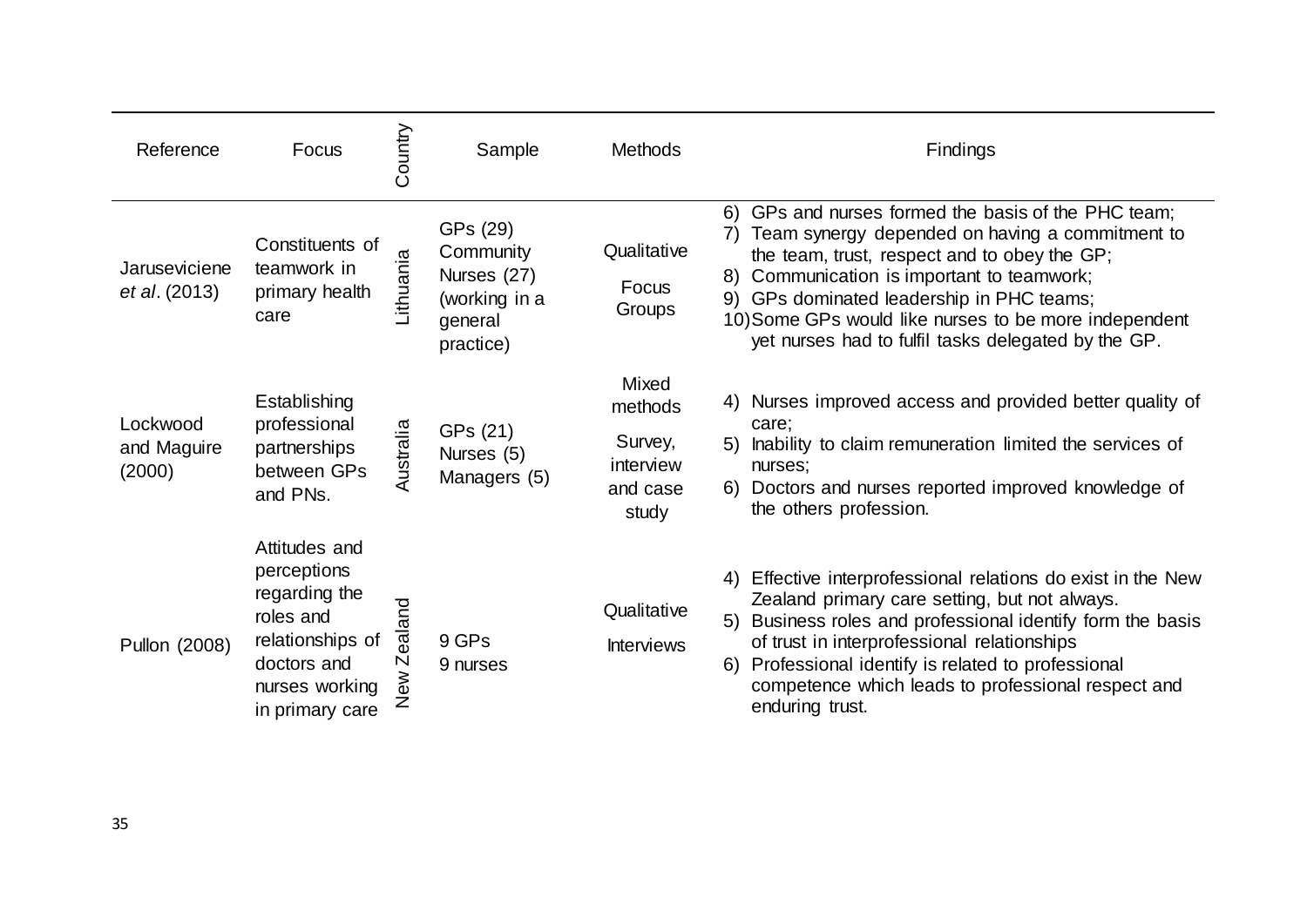| Reference                 | Focus                                                                                                                                  | Country        | Sample                                                                        | <b>Methods</b>                   | Findings                                                                                                                                                                                                                                                                                                                                                                                                         |
|---------------------------|----------------------------------------------------------------------------------------------------------------------------------------|----------------|-------------------------------------------------------------------------------|----------------------------------|------------------------------------------------------------------------------------------------------------------------------------------------------------------------------------------------------------------------------------------------------------------------------------------------------------------------------------------------------------------------------------------------------------------|
| Pullon et al.<br>(2009)   | Perceptions of<br>inter<br>professional<br>relationships,<br>teamwork and<br>collaborative<br>patient care                             | Zealand<br>New | 9 GPs<br>9 nurses                                                             | Qualitative<br><b>Interviews</b> | 6) Fee for service, task based funding models discourage<br>collaboration;<br>7) Teamwork was promoted when health services were<br>bulk billed rather than individual practitioners;<br>Uninterrupted time for meetings, open communication<br>8)<br>and interprofessional respect promoted good<br>teamwork;<br>9) Salaried doctors and nurses facilitated teamwork;<br>10) Training in teamwork was limited.  |
| Pullon et al.<br>(2011)   | Feasibility of<br>implementing<br>a collaborative<br>care model                                                                        | Zealand<br>New | GPs(2)<br>Nurses (2)<br>Patients with at<br>least 2 chronic<br>conditions (4) | Qualitative<br><b>Interviews</b> | Good communication facilitated teamwork;<br>5)<br>6)<br>Trust and interprofessional respect were important to<br>teamwork;<br>Clearly defined roles are a prerequisite for effective<br>teamwork;<br>8) Leadership should be shared and skill set dependent.                                                                                                                                                     |
| Rosemann et<br>al. (2006) | Involvement of<br>practice<br>nurses in<br>patient care,<br>possible areas<br>of increased<br>involvement<br>and existing<br>barriers. | Germany        | 20 GPs<br>20 Nurses<br>20 Patients                                            | Qualitative<br><b>Interviews</b> | Practice nurses are only marginally involved in the<br>5)<br>treatment of patients.<br>6) GPs were sceptical about increasing the nurse's<br>involvement in patient care.<br>7) GPs complained about the nurse's education and lack<br>of medical knowledge.<br>Nurses were willing to be more involved but lacked<br>8)<br>time, were overloaded with administrative work and<br>lacked professional knowledge. |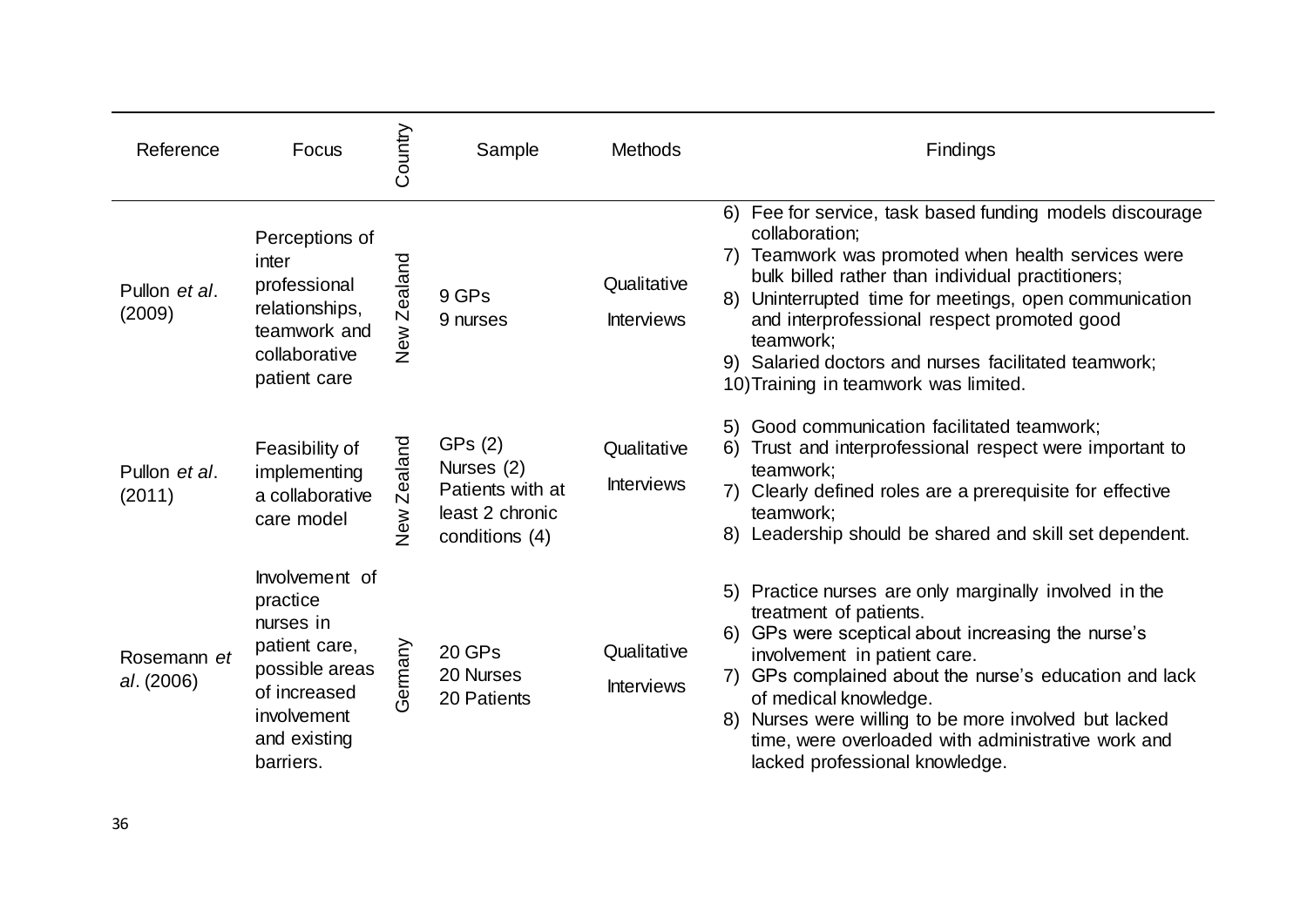| Reference                       | Focus                                                         | Country   | Sample                                                                                                                     | <b>Methods</b>                                                                       | Findings                                                                                                                                                                 |
|---------------------------------|---------------------------------------------------------------|-----------|----------------------------------------------------------------------------------------------------------------------------|--------------------------------------------------------------------------------------|--------------------------------------------------------------------------------------------------------------------------------------------------------------------------|
| Vedel et al.<br>(2013)          | Decision to<br>adopt -or not-<br>collaborative<br>team models | France    | Phase 1:<br>primary care<br>physicians (175)<br>nurses $(59)$<br>Phase 2:<br>Primary care<br>physician (40)<br>Nurses (15) | Qualitative<br>Longitudinal<br>case study<br>Observation<br>and<br><b>Interviews</b> | 3) Nurses were more likely to adopt collaborative team<br>models than GPs.<br>4) Opinion leaders played a key role in the rate of<br>adopting collaborative team models. |
| Willis <i>et al</i> .<br>(2000) | Working<br>relationships<br>between GPs<br>and PNs            | Australia | Practices (6)<br>GPs (10)<br>Nurses (9)<br>NP(2)                                                                           | Qualitative<br><b>Interviews</b>                                                     | 3) Despite nurses being highly skill clinicians, shared care<br>is not a reality;<br>4) Questions emerged around the potential to expand the<br>practice nurses role.    |

GP: General Practitioner, PN: Practice Nurse, NP: Nurse Practitioner, OT: Occupational Therapist